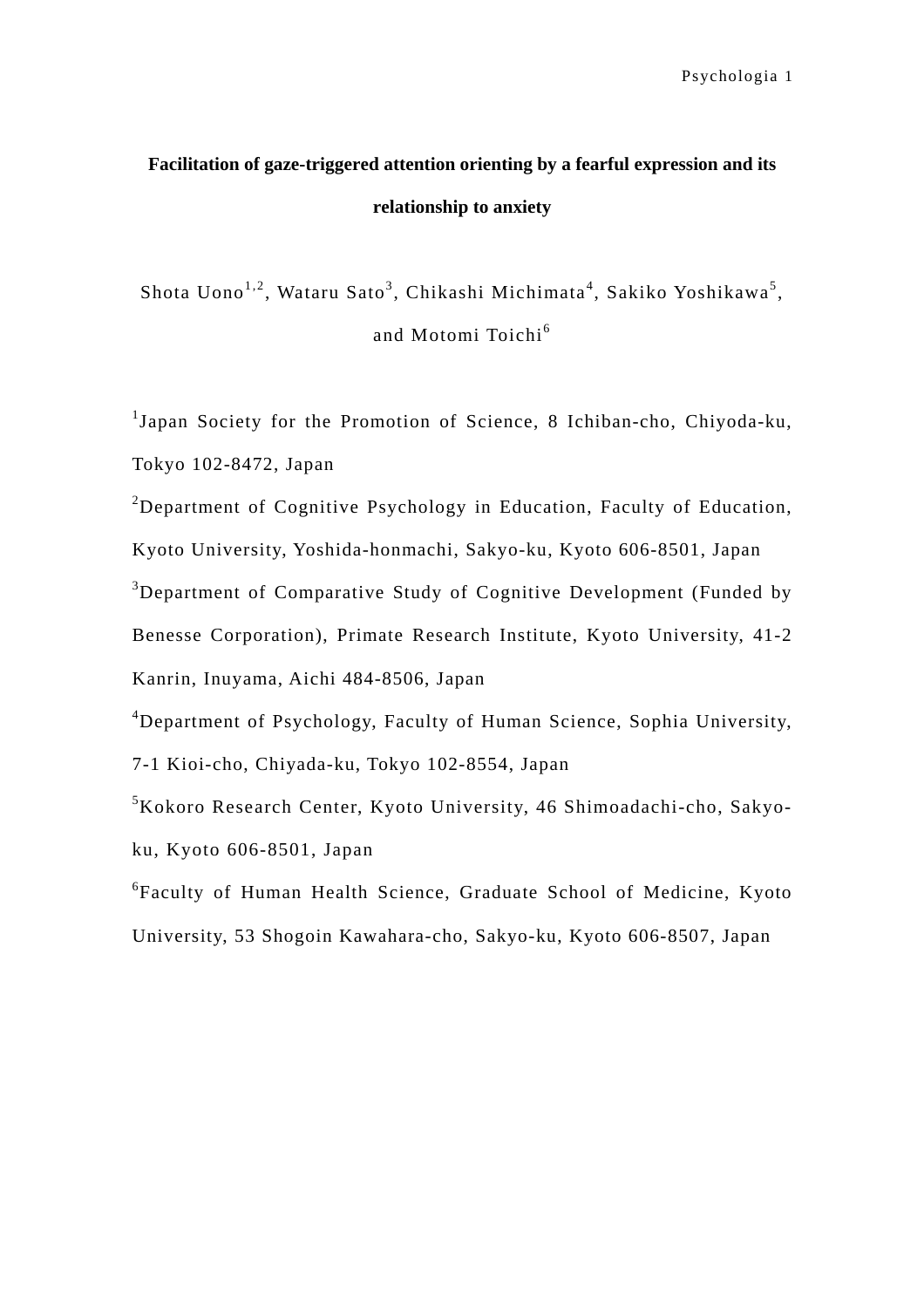#### **Abstract**

 Previous studies have suggested that emotional facial expression has a facilitative effect on attention orienting by gaze cues depending on the anxiety level; however, evidence has been inconclusive. We investigated this issue by presenting fearful and neutral faces with straight, right, and left gazes as cues. Forty-six healthy participants were asked to detect a peripheral target following the cue. After the experiments, their state and trait anxiety levels were evaluated. The reaction time under the valid condition was shorter for fearful than for neutral faces only in the high state anxiety group. Regression analyses showed a positive relationship between the effect of attention orienting by fearful gaze and state anxiety. These results indicate that fearful gaze facilitates attention orienting compared to neutral gaze as participants' state anxiety levels increase.

*Keywords:* attention orienting; facial expressions of fear; gaze; state anxiety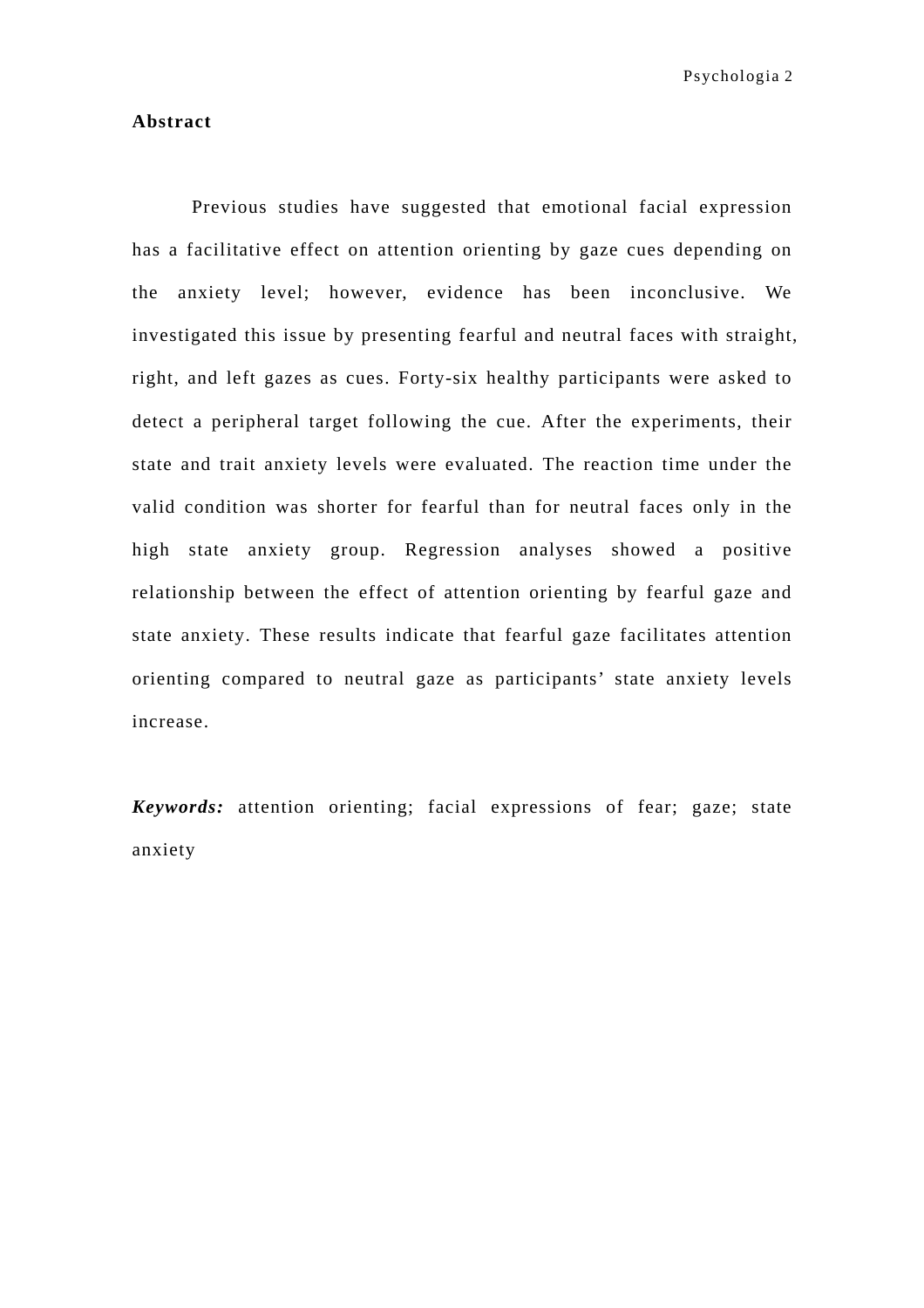## **1. Introduction**

The gaze direction of other individuals provides crucial information. Through the evolutionary process, the ability to rapidly orient attention to another's gaze direction would have helped humans detect biologically significant stimuli, such as predators and food, and thus would have conferred a survival advantage. Recent experimental studies have shown that rhesus macaques (Deaner & Platt, 2003) and 3 month-old human infants (Hood, Willen, & Driver, 1998) were faster to make a saccade to a gaze-cued target than to a non-cued target.

 Studies of human adults have also shown that another's gaze direction triggered covert attention orienting (Friesen & Kingstone, 1998; Driver et al., 1999; Langtone & Bruce, 1999). These studies investigated the nature of attention orienting by gaze cues, using modified versions of Posner's (1980) cueing paradigm. For example, Friesen and Kingstone (1998) presented a schematic face with right, left, or straight gaze in the central visual field; subsequently, a target appeared at the right or left side of the face. Participants were instructed that gaze direction was non-predictive of where the target would appear. Nonetheless, their reaction time (RT) was shorter for detecting a target at a gaze-cued location (valid condition) than at a gaze-uncued location (invalid condition). The results suggest another's gaze direction triggers reflexive attention orienting.

These studies used neutral facial expressions as cue stimuli, but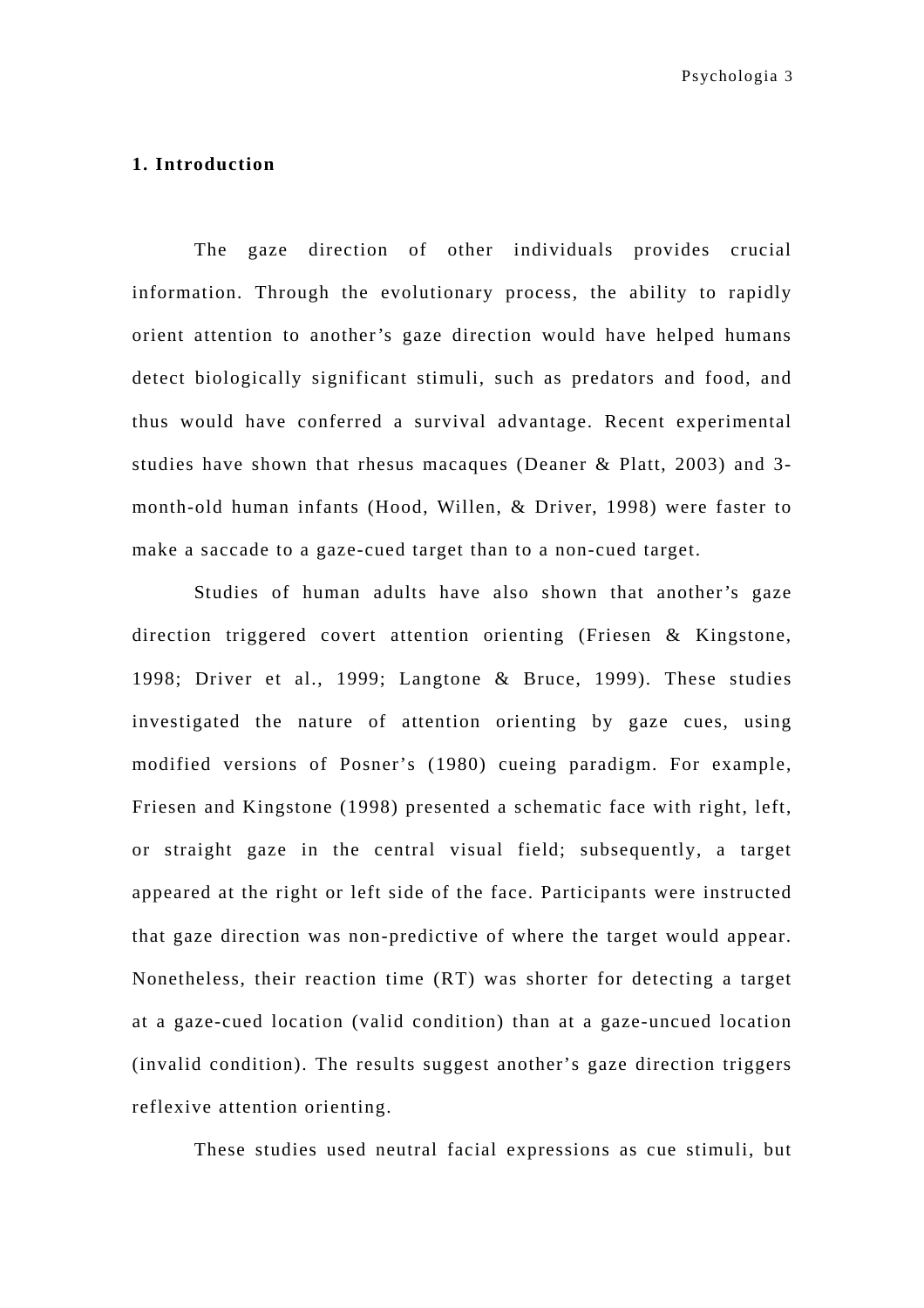emotional expressions may enhance attention orienting by gaze cue. Emotional facial expressions inform others of the adaptive value of attending to objects. Specifically, fearful expressions signal to others that attended objects are threatening and should be avoided (Adolphs, Russell, & Tranel, 1999; Whalen et al., 2001; Blair, 2003). If facial expressions of emotions such as fear more rapidly trigger attention orienting by gaze cues, this response could be considered adaptive by increasing the probability of avoiding a threatening stimuli.

 Hietanen and Leppänen (2003) tested this idea, but the results were not supportive. The study presented still images of photographed and schematic faces as cue stimuli; the stimuli included neutral and emotional (happy, angry, and fearful) faces with right, left, or straight gaze. The results indicate that emotional faces did not enhance attention orienting by gaze cues compared to neutral faces and other emotional faces. In experiment 5 of their study, emotional faces with right or left gaze were presented following emotional faces with straight gaze. This presentation method allows emotional expressions to be sufficiently processed before presentation of gaze direction information. Nevertheless, the results showed that emotional faces do not enhance attention orienting by gaze cue compared with the other emotional face. The series of the experiments consistently produced the same results irrespective of a wide range of stimulus onset asynchrony (SOA) between the gaze cue and target.

 In contrast, three other studies (Mathews, Fox, Yiend, & Calder, 2003; Holmes, Richards, & Greene, 2006; Fox, Mathews, Calder, &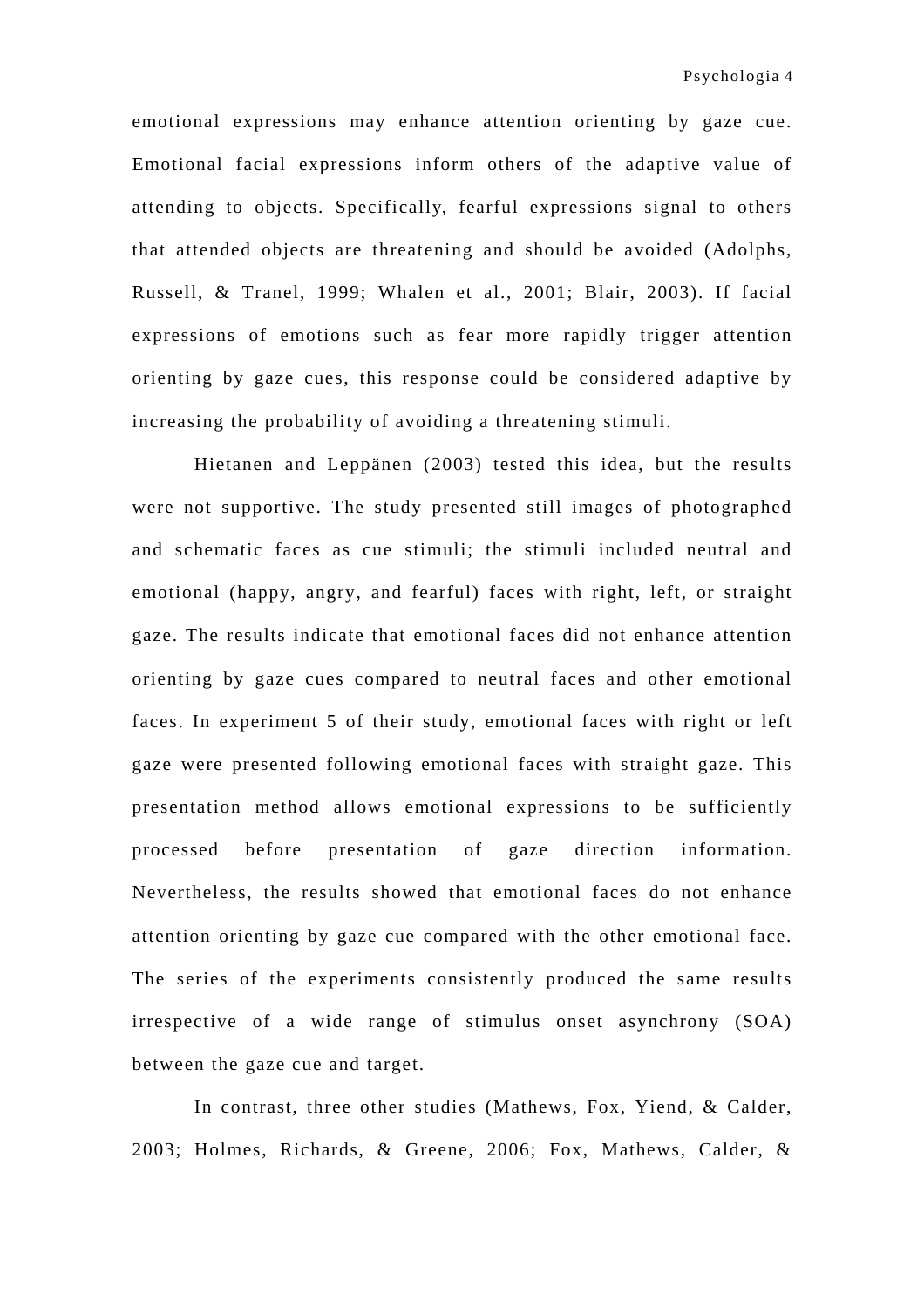Yiend, 2007) reported that emotional facial expressions had facilitative effects on attention orienting by gaze cues when the factor of participants' state or trait anxiety was included. According to Spielberger, Gorsuch, & Lushene (1970), state anxiety is a transient emotional state characterized by subjective feelings of tension and apprehension, and heightened autonomic nervous system activity. Trait anxiety is relatively stable individual differences in anxiety proneness. In their experiments, Mathews et al. (2003) moved the gaze direction from the central to the left or right sides after the presentation of neutral or fearful faces for 900 ms. Although interactions among gaze cue, facial expression, and trait anxiety only reached marginal significance, followup analyses showed that the gaze cueing effect (invalid–valid) of a fearful face was larger in the high trait anxiety group than in the low trait anxiety group. The RT difference between fearful and neutral faces under the valid condition was also larger in the high trait anxiety group than in the low trait anxiety group. A follow-up study by Fox et al. (2007) obtained clear evidence for the facilitated gaze cueing effect for fearful facial expressions, and its relation to the level of anxiety. They used a similar experimental paradigm with Mathews et al. (2003). The results showed that gaze cueing effect for fearful faces was significantly larger than for angry, happy, and neutral faces in participants with high trait anxiety, and gaze cueing effect for fearful faces was positively correlated with participant's state and trait anxiety level. Holmes et al. (2006) presented photographs of angry and neutral facial expressions with right, left, or straight gaze as cue stimuli. Although the result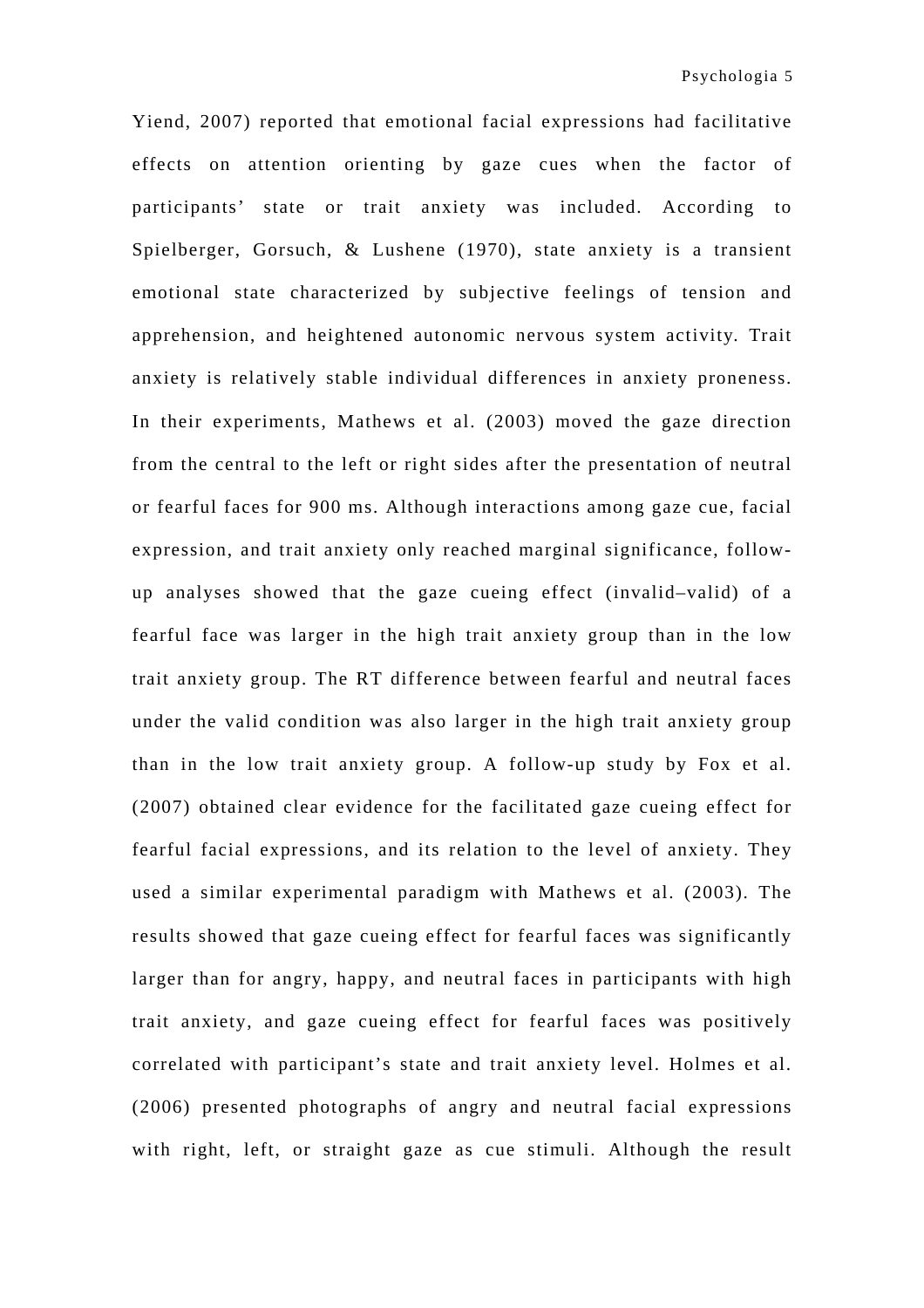showed no significant interactions among gaze cue, facial expression, and state anxiety, they conducted an exploratory partial analysis. The results showed that the gaze cueing effect for angry faces was larger than that for neutral faces only in the high state anxiety group. These previous results suggest that a larger gaze cueing effect could be induced by emotional faces rather than neutral faces in participants with high anxiety. However, problems remain with this suggestion.

 First, it could be problematic for some studies (Mathews et al., 2003; Fox et al., 2007) that fearful expressions were presented for as long as 900 ms before gaze shift. This preceding presentation of fearful faces made it unclear whether the results could be accounted by the priming effect of preceding emotional facial expression on subsequent gaze-triggered attention orienting by the rapid interaction between emotional facial expression and gaze direction. The simultaneous presentations of information of gaze direction and facial expression would be more appropriate to investigate this issue. Although some studies tested the simultaneous presentations (Hietanen & Leppänen, 2003; Holmes et al., 2006), they did not report significant results.

 Second, previous studies (Mathews et al., 2003; Holmes et al., 2006; Fox et al., 2007) reported inconsistent results regarding the effect of participants' anxiety levels. While Mathews et al. (2003) and Fox et al. (2007) showed an evident gaze cueing effect for emotional faces in high *trait* anxiety groups, Holmes et al. (2006) showed this effect in the high *state* anxiety group. In a footnote, Mathews et al. (2003) reported that they reanalyzed the data after excluding participants who had high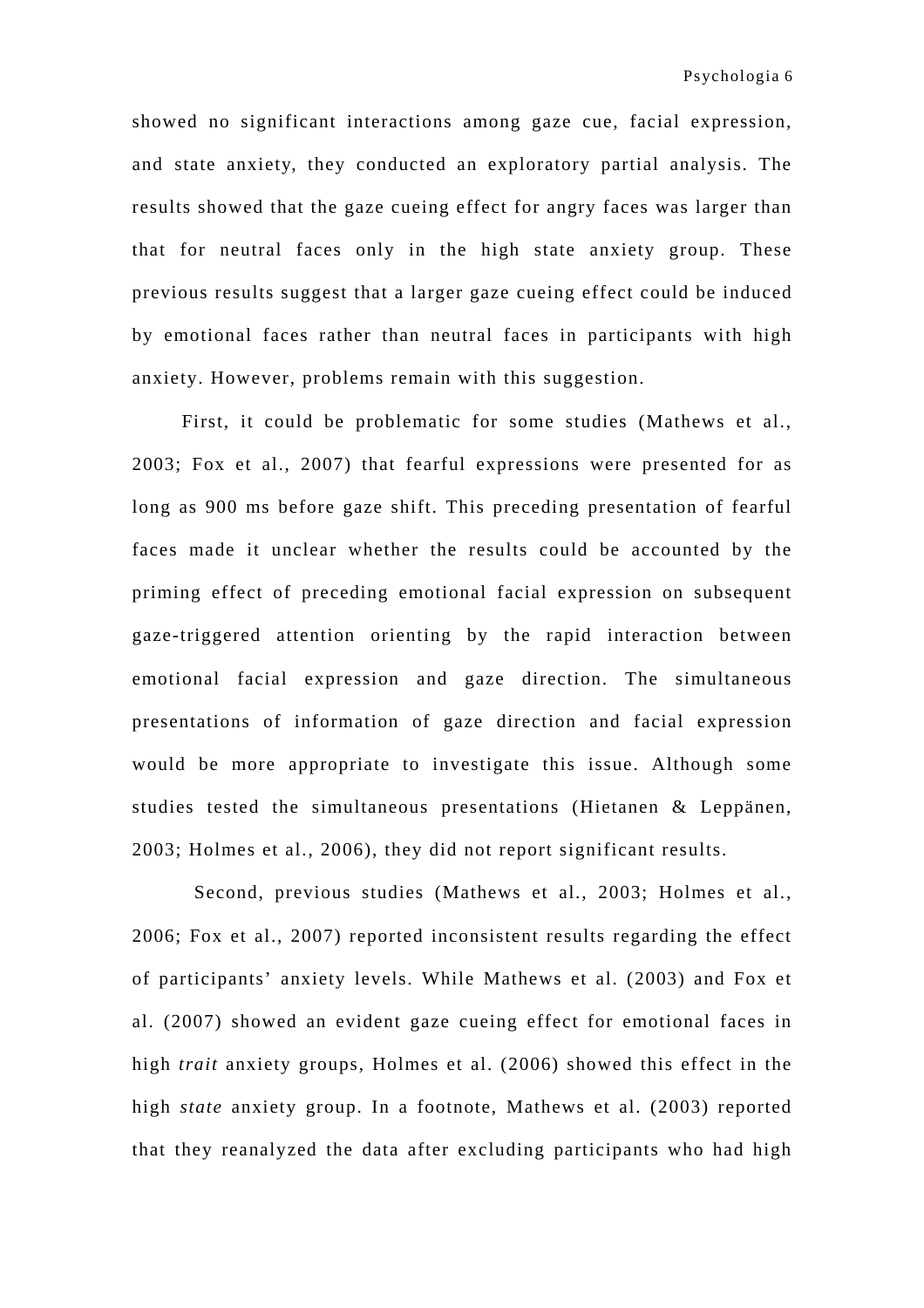trait anxiety but below-median state anxiety and who had low trait anxiety but above-median state anxiety. By partially excluding the influence of state anxiety, the results showed significant interactions among emotional expression, validity, and trait anxiety. Therefore, it is unclear whether this result can be accounted for by the modulation effect of only trait anxiety. These data suggest that state anxiety also modulated attention orienting by gaze cues in Mathews et al.'s (2003) experiment.

 In the present study, we investigated the gaze cueing effect of fearful and neutral facial expressions, and its relationship with the level of anxiety. We presented fearful and neutral faces with left, right, or straight gaze as cue stimuli in the cueing paradigm. Participants were asked to detect a peripheral target following the cue. After the experiments, we measured the state and trait anxiety levels of the participants. Based on the results of previous studies (Mathews et al., 2003; Holmes et al., 2006; Fox et al., 2007), we predicted that gaze cueing effect for fearful faces would be larger than neutral faces in high state/trait anxiety participants and be positively correlated with state/trait anxiety level. We also predicted that gaze cues in fearful faces would more rapidly orient attention than gaze cues in neutral faces in high state/trait anxiety participants.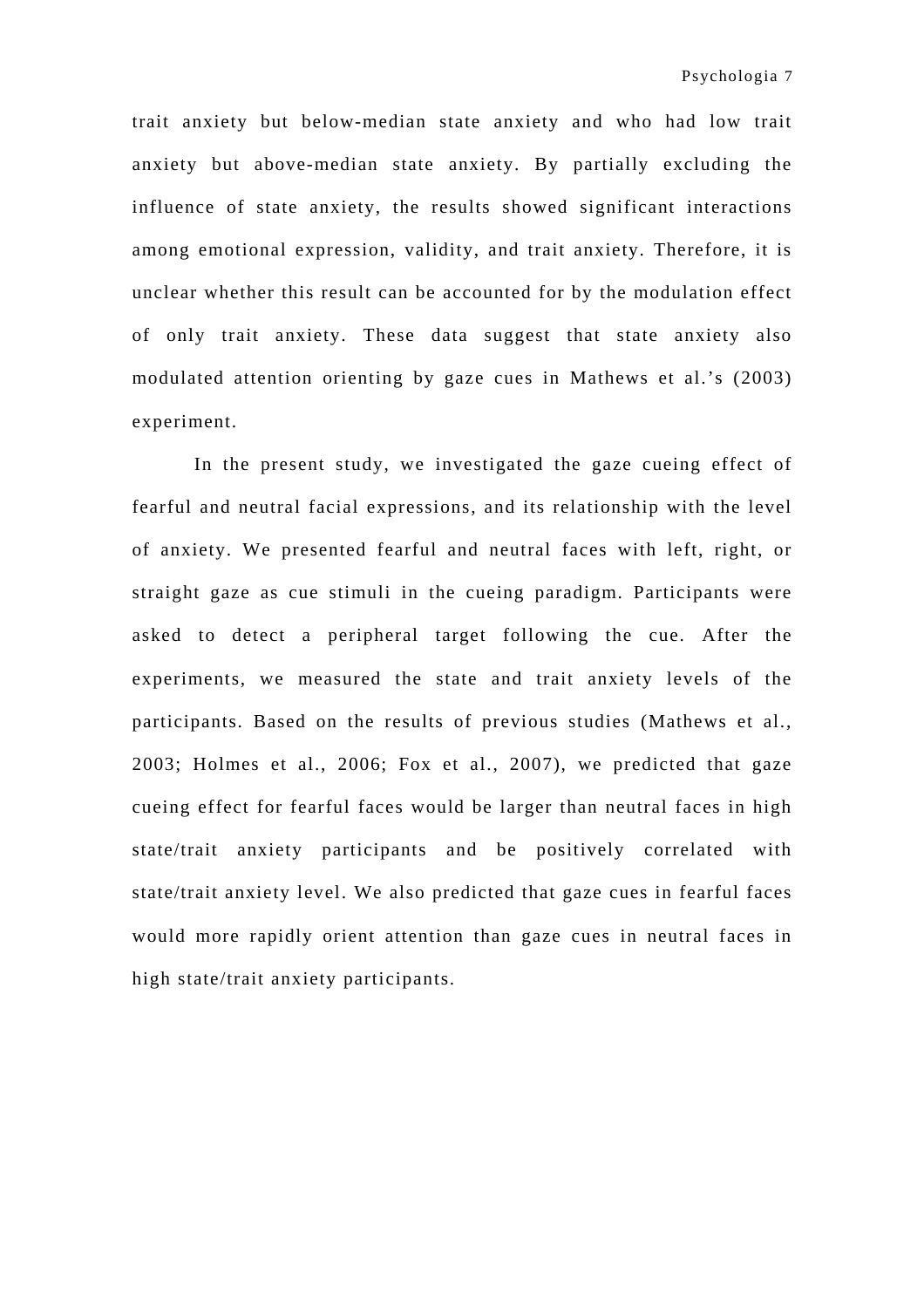#### **2. Methods**

#### *2.1. Participants*

Forty-six healthy volunteers (28 females and 18 males; mean ± *SD* age,  $21.8 \pm 1.2$  years) participated in this experiment. All of the participants had normal or corrected-to-normal visual acuity. Although two additional participants were tested, their data were not analyzed because they did not fill out questionnaires.

#### *2.2. Experimental design*

 The experiment was constructed as a within-participants twofactorial design, with facial expression (fearful and neutral) and validity (valid, invalid, and non-cued) as the factors.

## *2.3. Stimuli*

 We selected the cue stimuli from Ekman and Friesen (1976). Four neutral and fearful face photographs were selected and manipulated. The selected two fearful faces were of the same identity as the selected neutral face. We cropped all the photographs in an ellipse shape, 4.2° wide and 5.7° high, to exclude the hair and background. To manipulate gaze direction, the irises and pupils of the eyes were cut from all the photographs and pasted to fit in the right or left corners of the eyes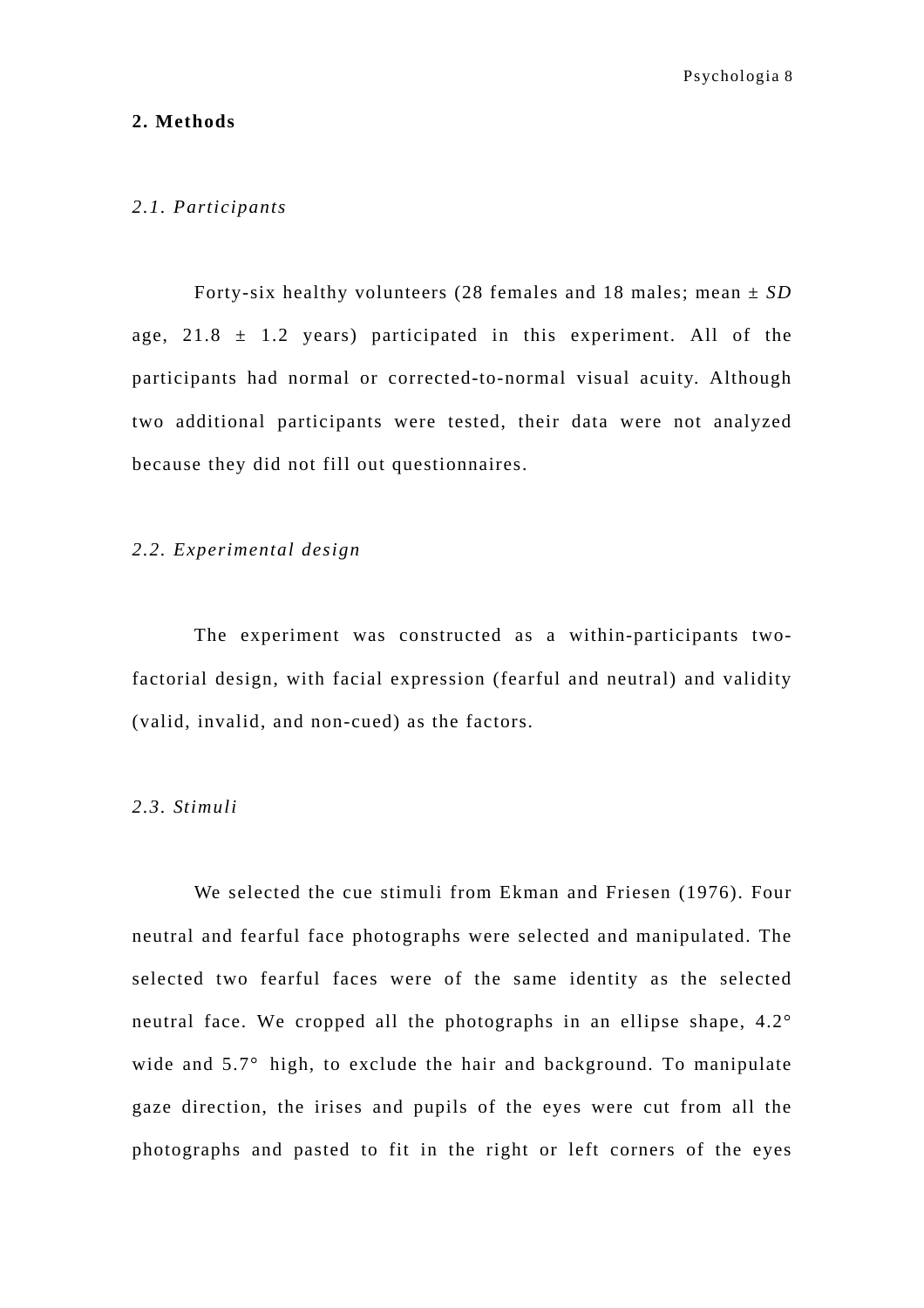using Photoshop 5.0 (Adobe). We used a total of 24 photographs, facial expression (fearful and neutral) x gaze direction (right, left, and straight) x person (2 males and 2 females), as cue stimuli. Examples of stimuli are shown in Fig. 1a.

A letter T ( $0.8^{\circ}$  wide and  $0.8^{\circ}$  high), presented  $5^{\circ}$  to the left or right side of the center of the screen, was used as a target stimulus.

\*\*\*\*\*\*\*\*\*\*\*\*\*\*\*\*\*\*\*\*\*\*

Insert Fig. 1 about here \*\*\*\*\*\*\*\*\*\*\*\*\*\*\*\*\*\*\*\*\*\*

#### *2.4. Apparatus*

 Stimulus presentation and data acquisition were controlled by PsychoToolbox (Brainard, 1997) on the MATLAB platform (Cybernet System) implemented on a PowerMac G3 (Apple). Stimuli were presented on a 15-inch CRT monitor (Sony; screen resolution 1024 x 768 pixels; refresh rate 85 Hz). The distance between the monitor and participants was controlled at approximately 90 cm, using a headrest.

#### *2.5. Procedure*

 In each trial (Fig. 1b), a fixation cross was first presented at the center of the screen for 680 ms. Subsequently, a neutral or fearful face photograph with right, left, or straight gaze as the cue stimulus was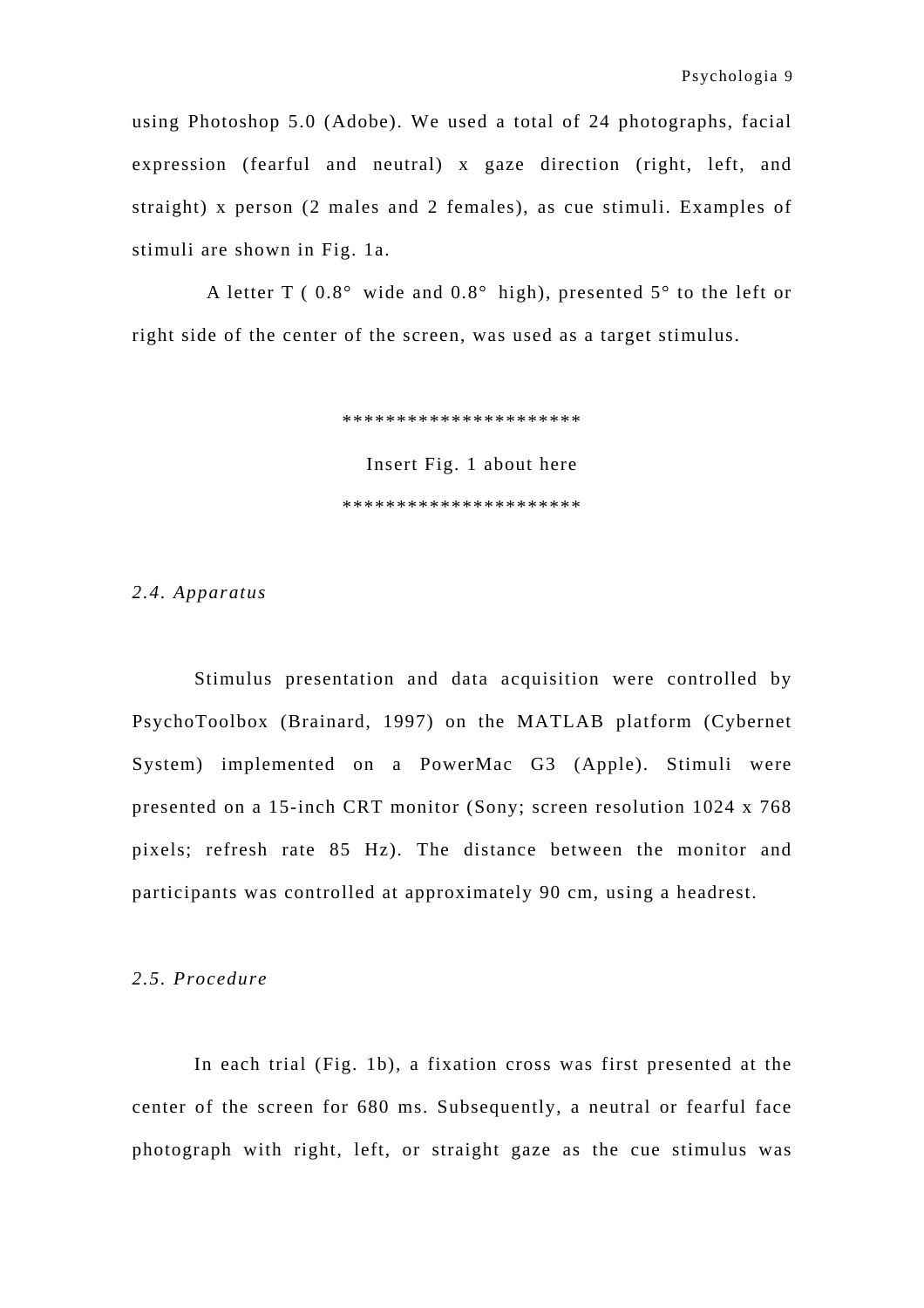presented at the center of the screen. Then, after 500 ms, a target letter T appeared to the left or right side of the cue stimulus. Participants were asked to press a button as quickly as possible when a target appeared but not to respond if a target did not appear. The duration from target appearance to button response was measured in each trial. A target and cue remained until the response. When 2000 ms elapsed with no response, the next trial started. Participants were instructed that cues were nonpredictive of target location and were asked to fixate on the center of the screen in each trial.

 The experiment consisted of 8 blocks of 30 trials, including 48 catch trials. Each condition consisted of 32 trials. Trials were presented in pseudorandom order, and block order was counterbalanced across participants. Participants could rest freely between blocks. Thirty practice trials preceded the experimental trials.

After completion of this task, participants filled out the college student version of the Japanese version (Shimizu & Imahide, 1981) of the State–Trait Anxiety Inventory (Spielberger et al., 1970).

#### *2.6. Data analysis*

The data were analyzed using SPSS 10.0J (SPSS Japan). Incorrect responses and <100-ms responses were excluded from the RT analysis. The median RT under each condition was calculated for each participant. To satisfy normality assumptions for the subsequent analyses, the data were subjected to log transformation.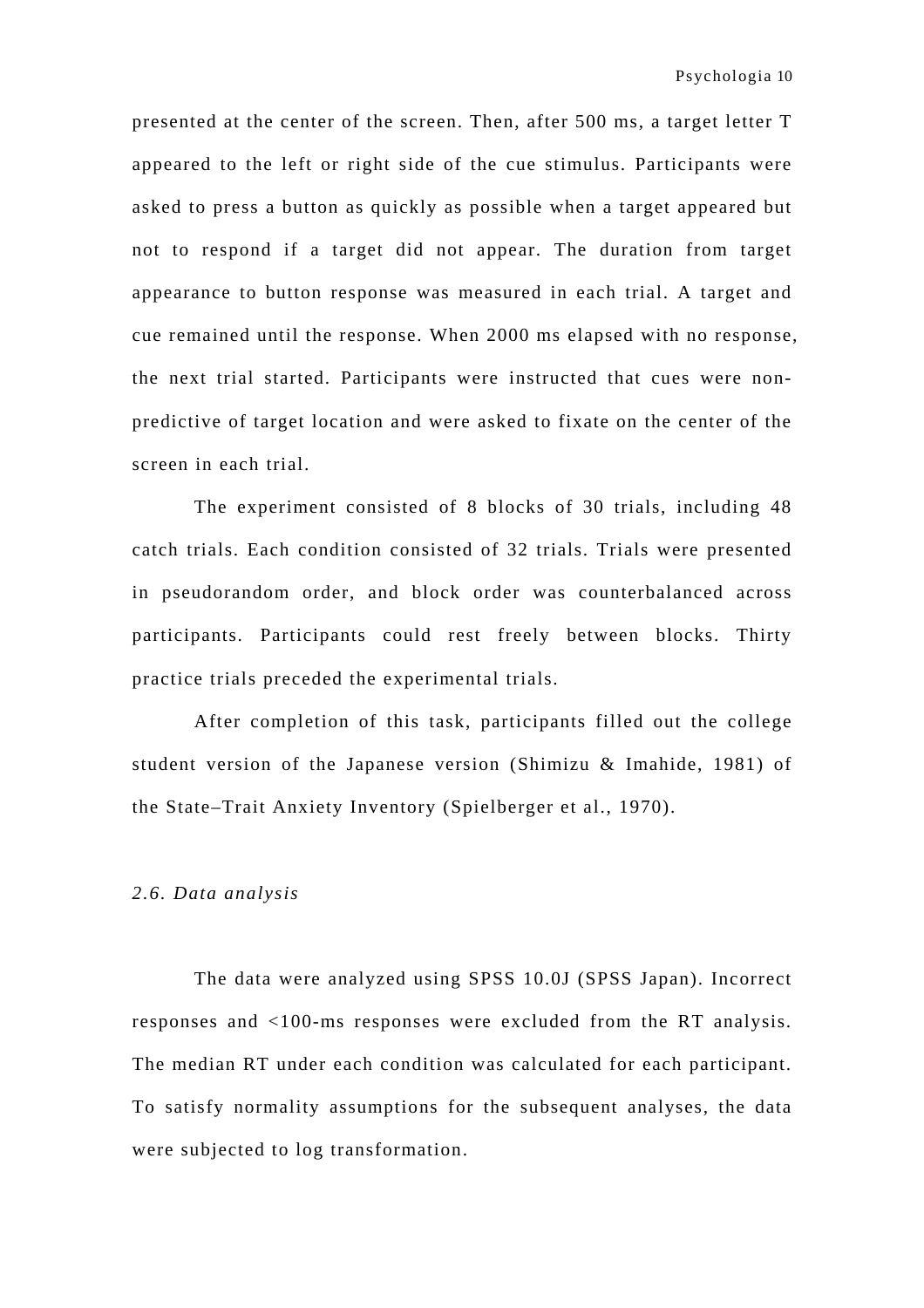To test our predictions, the log-transformed RT was analyzed with a general linear model with qualitative factors of expression (fear, neutral) and gaze cue (congruent, incongruent, front), and quantitative factors of trait anxiety and state anxiety, with the participant as the block factor. The analysis corresponded to a repeated-measures analysis of covariance (ANCOVA) with the general linear model approach (cf., Tabachnick & Fidell, 2001). For the analysis, we confirmed that the assumption of sphericity was not violated  $(p > 0.1)$ . The trait and state anxiety showed a moderate positive correlation  $(r = .41, p < .01)$ , but apparently not high enough to induce multicollinearity (cf., Tabachnick & Fidell, 2001). Hence, we included both of the variables in the analysis. For significant interactions of expression x validity x anxiety (either of trait or state), two types of follow-up analyses were conducted.

 First, the simple effects of facial expression under each gaze cue condition (valid, invalid, and non-cued) in both high and low anxiety groups were analyzed using Scheffe's multiple comparison tests. Second, the simple interactions of validity x anxiety were analyzed for each of the facial expression conditions (fear, neutral). To implement these analyses, regression analyses were conducted with the RT difference for the validity conditions (invalid versus valid) as the dependent variable and the anxiety score as the independent variable.

## **3. Results**

The ANCOVA revealed an interaction of facial expression x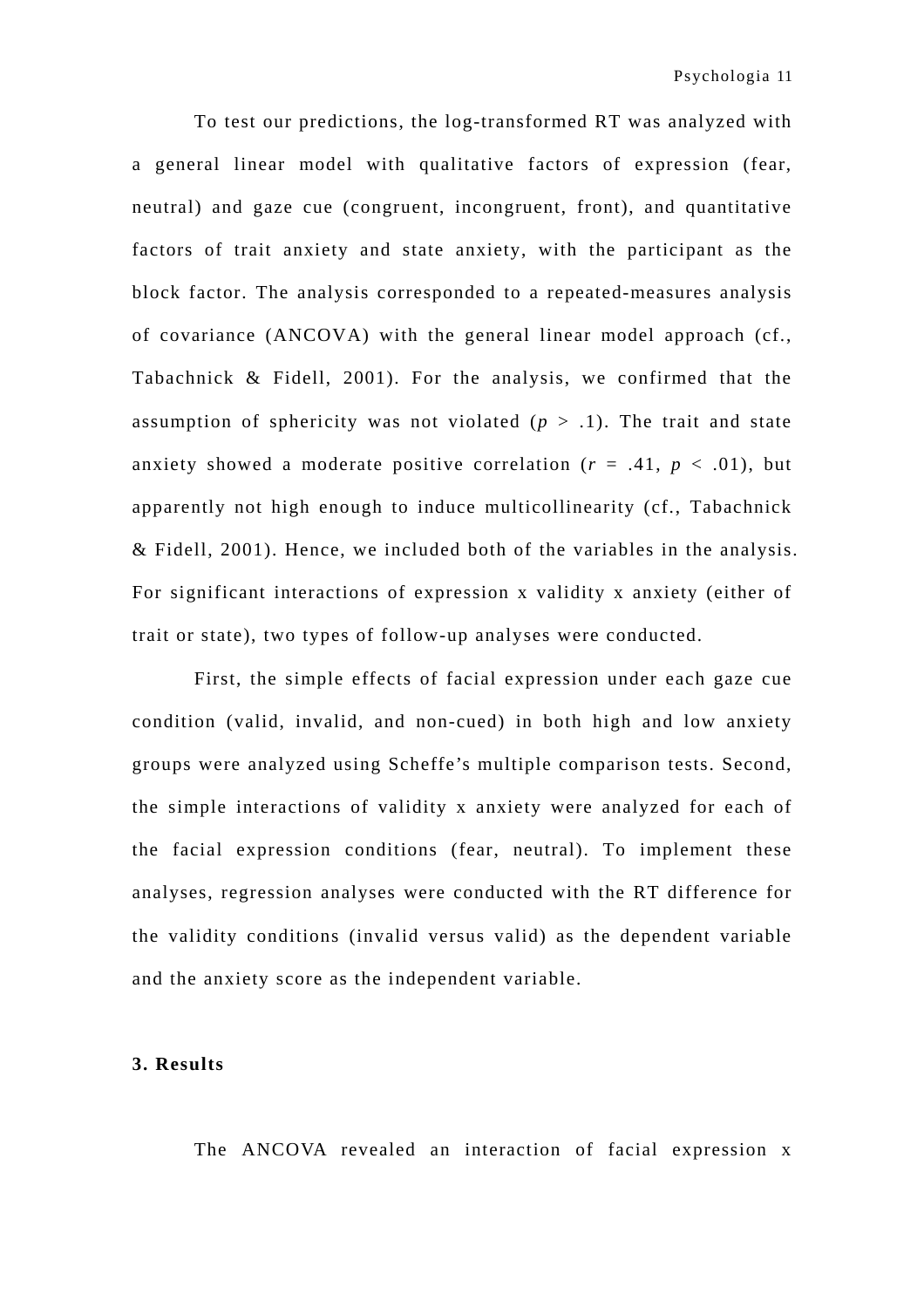validity x state anxiety  $(F(2,86) = 3.30, p < .05)$ . A trend toward an interaction of facial expression x validity  $(F(2,86) = 2.93, p < .1)$  was observed, with no other significant interactions or main effects ( $ps > .1$ ). For analysis of three-way interaction, we conducted two follow-up analyses, described below.

# *3.1. The effect of facial expression on gaze-triggered attention orienting in high and low state anxiety groups*

 To investigate the prediction that gaze cues in fearful faces would orient attention more rapidly than those in neutral faces in high anxiety participants, participants were divided by their state anxiety score into two groups. The 21 participants (7 males and 14 females) whose state anxiety scores were above 37 points  $(M \pm SD = 40.33 \pm 2.99)$  were classified as the high state anxiety group. The 22 participants (10 males and 12 females) whose state anxiety scores were below 35 points  $(M \pm$  $SD = 31.41 \pm 3.14$ ) were classified as the low state anxiety group. Three participants had state anxiety scores that equaled the median (36 points) of all participants' scores; the data for these three participants were excluded from the analysis. A significant difference was seen in the state anxiety scores between the high and low state anxiety groups  $(t(41)$  = 9.00,  $p < .001$ ). The primary focus of the analyses was the simple effect of facial expression under each condition of validity (valid, invalid, and direct) in each state anxiety group.

In the high state anxiety group (left panel in Fig. 2), the analysis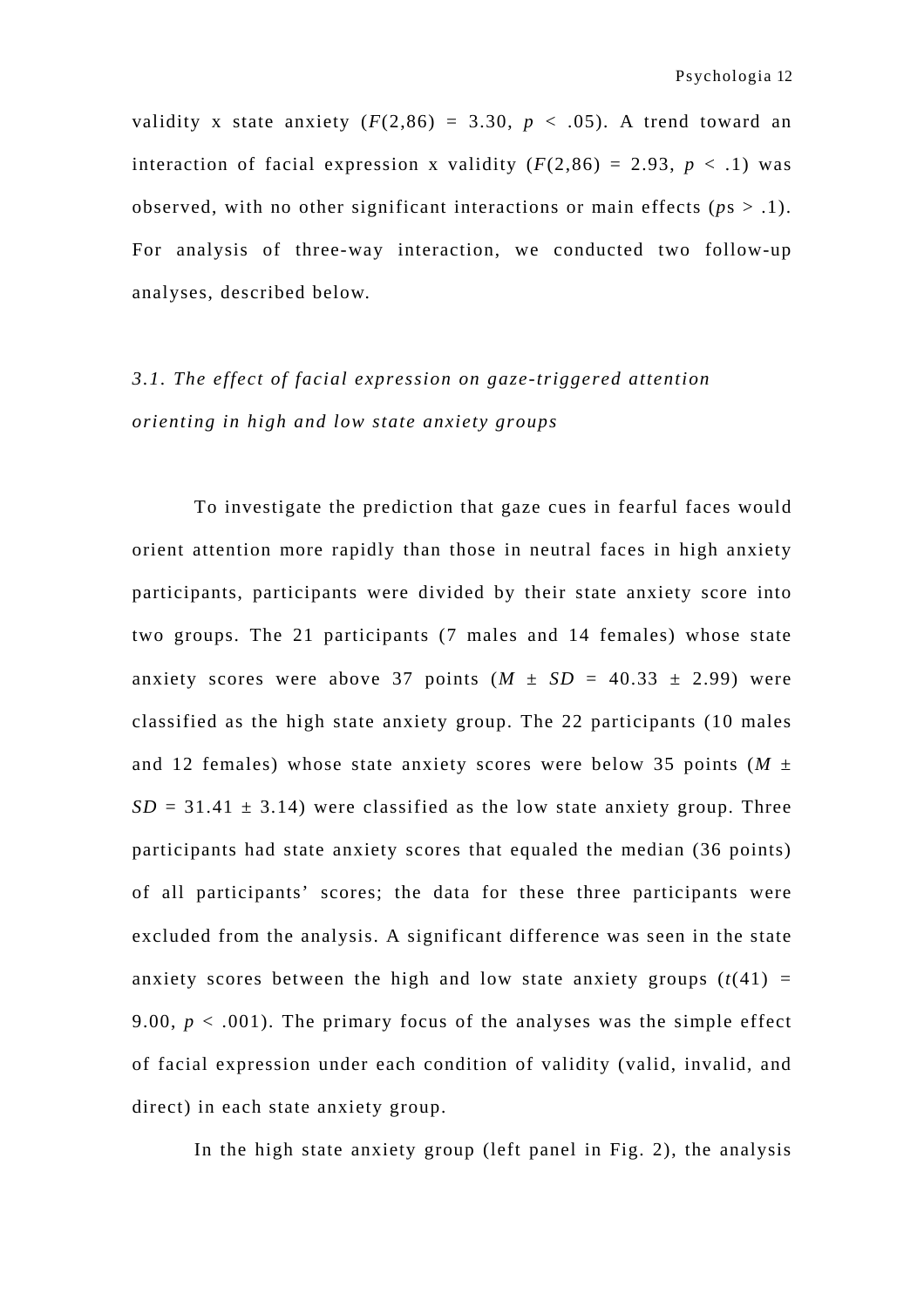revealed a significant simple effect of facial expression under the valid condition  $(F(1,20) = 10.99, p < .05)$ , indicating that the RT under the fearful face condition was shorter than under the neutral face condition. No significant simple effects were observed under the other two conditions ( $ps > .1$ ).

> \*\*\*\*\*\*\*\*\*\*\*\*\*\*\*\*\*\*\*\*\*\* Insert Fig. 2 about here \*\*\*\*\*\*\*\*\*\*\*\*\*\*\*\*\*\*\*\*\*\*

 In the low state anxiety group (right panel in Fig. 2), the analysis revealed a significant simple effect of facial expression under the invalid condition  $(F(1,20) = 8.50, p < .05)$ , indicating that the RT under the fearful face condition was shorter than under the neutral face condition. No significant simple effects were observed under the other two conditions ( $ps > .1$ ).

*3.2. Relationship between state anxiety and the gaze cueing effect in fearful and neutral expressions* 

 To investigate the predicted positive relationship between the gaze cueing effect in fearful faces and the level of state anxiety under each of the facial expression conditions, regression analyses were conducted with the RT difference of the validity conditions (invalid versus valid) as the dependent variable and the anxiety score as the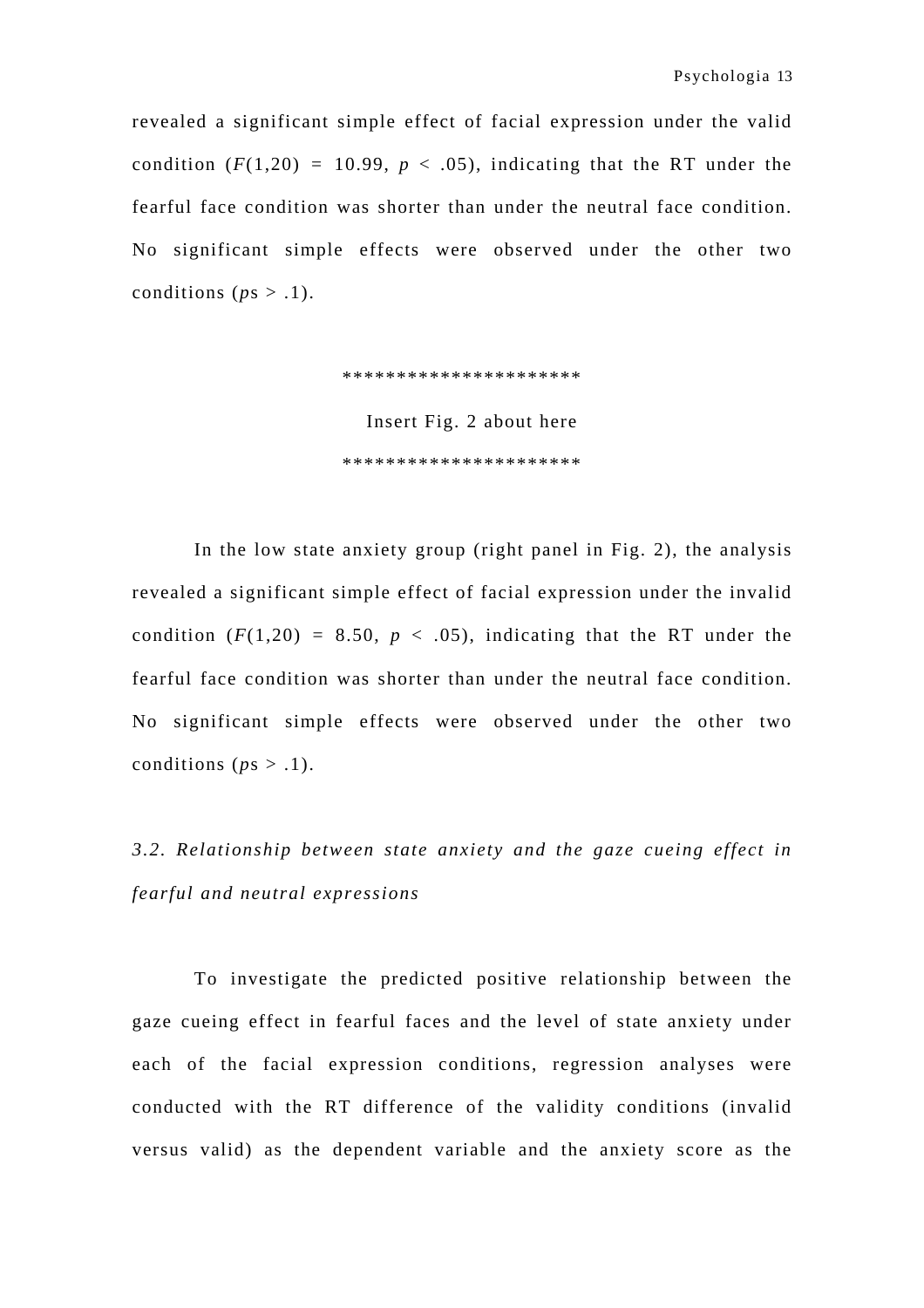independent variable. Under the fearful face condition (left panel in Fig. 3), the analysis showed a significant positive linear relationship between the RT difference and state anxiety score  $(F(1,44) = 4.85, p < .05)$ .

 Under the neutral face condition (right panel in Fig. 3), no significant linear relationship was observed between the RT difference and state anxiety score  $(p > 0.1)$ .

## **4. Discussion**

 In our study, gaze cueing effect of fearful faces was larger than neutral faces in high state anxiety participants; the gaze cueing effect of fearful faces was positively related with participant's state anxiety level. There was only a non-significance trend  $(p < .1)$  towards an interaction between facial expressions and validity. This result agrees with the result found by Hietanen and Leppänen (2003), who simultaneously presented gaze direction and facial expression information as in the present study and reported null results for the effect of facial expressions on gaze cueing. Our results were also consistent with the results of Mathews et al. (2003), Holmes et al. (2006), and Fox et al. (2007), which showed that the gaze cueing effect of emotional faces was larger than that for neutral facial expressions when the factor of participants' anxiety level was included.

The results of our study differed in some ways from previous findings. First, although Mathews et al. (2003) and Fox et al. (2007) showed that trait anxiety mediated the effect of emotional expressions on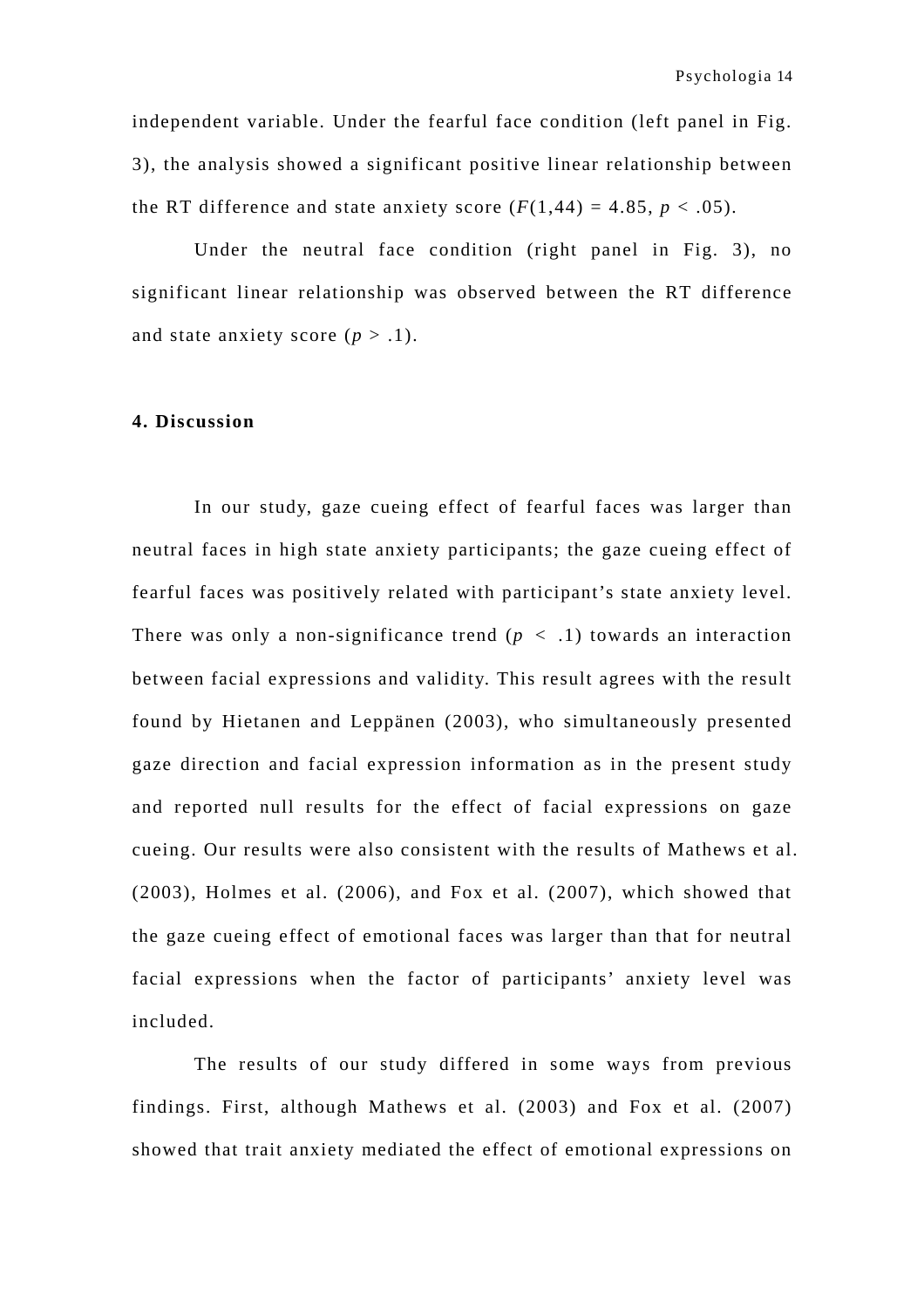gaze cueing, we found that state anxiety had this effect. Our results are based on a statistical model including both state and trait anxiety and show a significant effect only for state anxiety, suggesting that participants' trait anxiety levels were not related to the gaze cueing effect by fearful faces when the state anxiety level was statistically controlled. Regarding this issue, Mathews et al. (2003) reanalyzed their data after excluding participants who had high trait scores but belowmedian state scores or who had low trait scores but above-median state scores and found a more powerful influence of facial expressions on the gaze cueing effect. These data suggest that not only trait but also state anxiety affected emotional gaze cueing in their study. Trait anxiety was also positively correlated with the state anxiety level in our data, as in the study by Holmes et al. (2006). The data suggest that people with a high trait anxiety level tend to have high state anxiety while participating in a gaze cueing paradigm with emotional faces. Together with these data, we speculate that Mathews et al.'s (2003) result showing the modulation effect of trait anxiety on attention orienting by fearful gaze could be explained by the modulation effect of state anxiety.

 Second, compared to Holmes et al.'s (2006) findings, our results revealed a clearer effect of state anxiety on attention orienting by emotional gaze. The difference in results may reflect differences in the stimulus facial expressions. Whereas Holmes et al. (2006) used angry facial expressions, we used fearful facial expressions. While angry faces *per se* could be a source of the threat, fearful faces could signal to others that attended objects are threatening and should be avoided (Adolphs et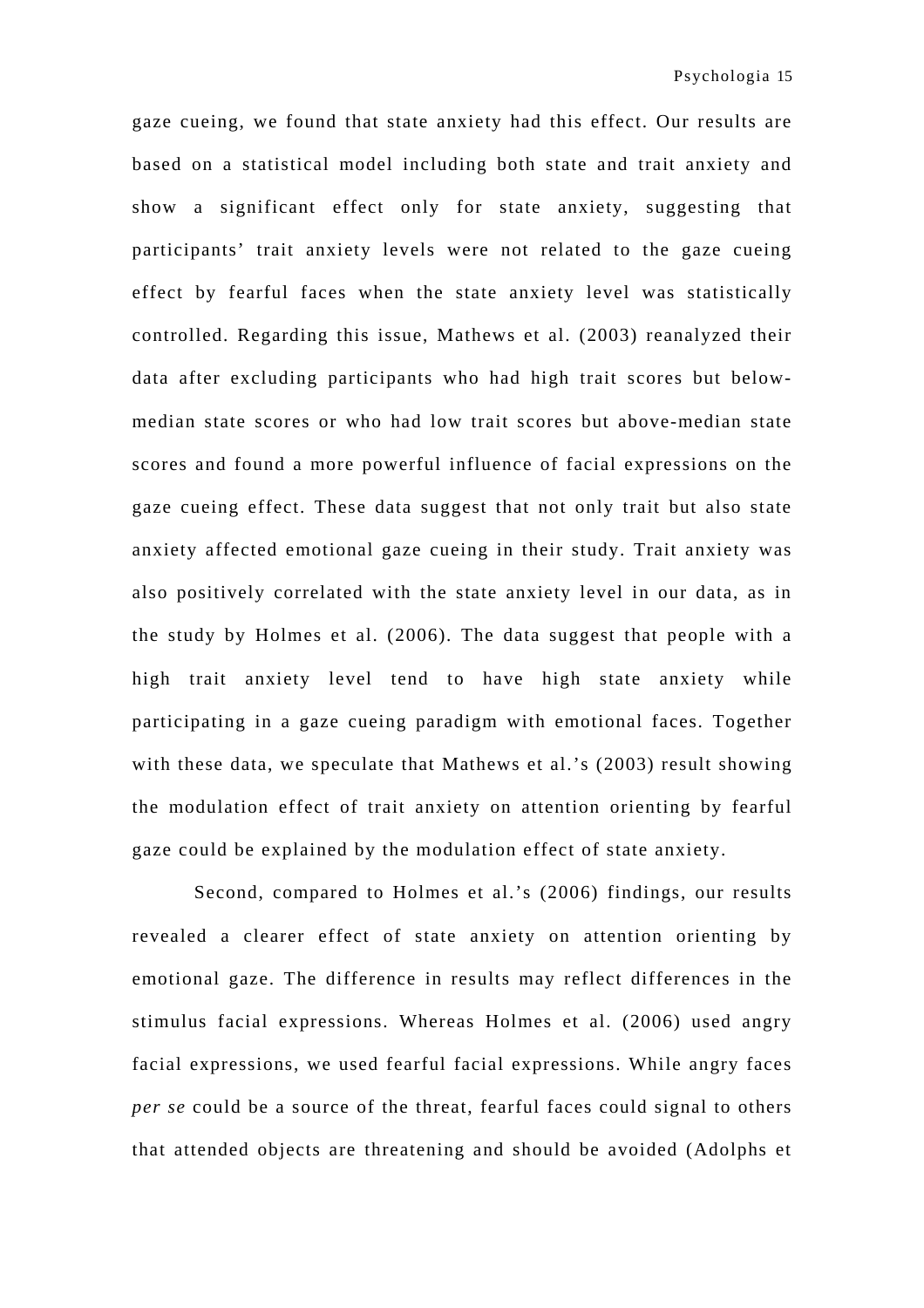al., 1999; Whalen et al., 2001; Blair, 2003). These findings suggest that the facilitative effect for attention orienting by averted gaze could be more evident for fearful expressions than for angry expressions.

Our results showed that participants with high state anxiety more rapidly orient attention to the location cued by fearful gaze than neutral gaze and participants with low state anxiety disengaged their attention more effectively from the location cued by fearful gaze than neutral gaze. These findings could be reasonable when considering the adaptive functions of the emotional gaze and state anxiety. Fearful expressions signal to others that attended objects are threatening and should be avoided (Adolphs et al., 1999; Whalen et al., 2001; Blair, 2003). If people are in an environment in which a threat was predicted, more rapid attention orienting to the gaze-cued location would be an adaptive behavior. However, if they are in a safe environment and processed other information without being excessively influenced by fearful gaze, this also would be adaptive. Humans may be triggered to take collective adaptive behaviors mediated by others' gazes and expressions, only when they feel an appropriate degree of anxiety regarding the environment or others' expressions.

 We speculate that a plausible neural substrate for the facilitated attention orienting by fearful gaze may involve the amygdala. Several neuropsychological and neuroimaging studies consistently indicated that the amygdala is involved in the processing of fearful expressions (e.g., Adolphs, Tranel, Damasio, & Damasio, 1994; Whalen et al., 2001). Neuropsychological studies revealed that the amygdala is involved in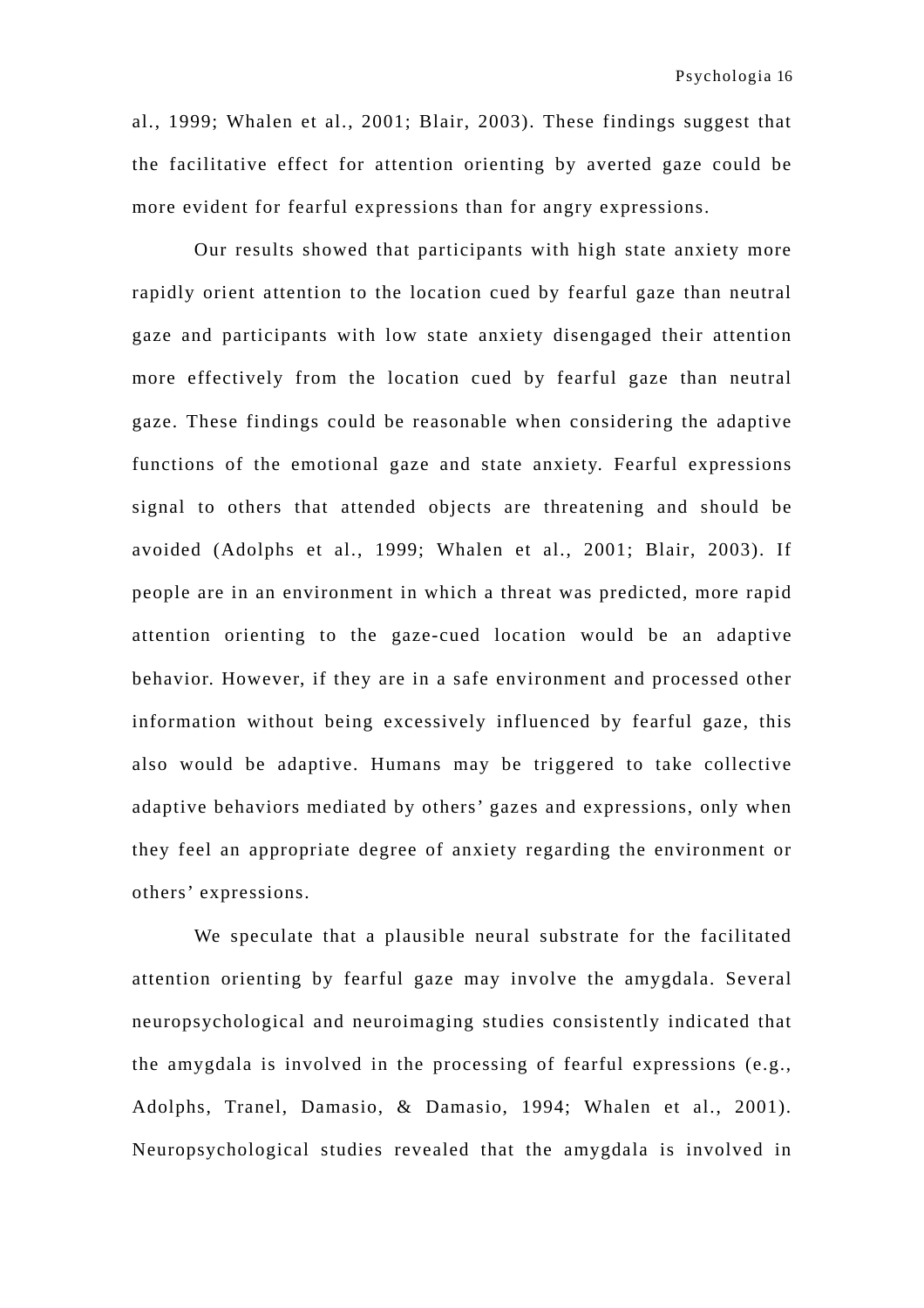gaze-triggered attentional shift (Akiyama et al., 2007; Okada et al. 2008). Neuroimaging studies reported that the amygdala activity shows the interaction between emotional expression and gaze direction (Adams, Gordon, Baird, Ambady, & Kleck, 2003; Sato, Yoshikawa, Kochiyama, & Matsumura, 2004). Furthermore, consistent with our results, a neuroimaging study reported that the amygdala activity for fearful expressions correlates positively with the state anxiety level (Bishop, Jenkins, & Lawrence, 2007). These data suggest that the amygdala plays a crucial role for facilitative effect of fearful gaze on attention orienting mediated by state anxiety.

 Whether the modulation effect of state anxiety on attention orienting by emotional gaze we found could be an innate function or one acquired through development poses an intriguing question. Previous studies have reported that newborns have an innate sensitivity to gaze and facial movement (Meltzoff & Moore, 1977; Farroni, Massaccesi, Pividori, & Johnson, 2004). Therefore, if enhanced attention orienting by emotional gaze in a novel (anxious) situation creates a shared emotional state to attended objects between infants and caregivers and facilitates the associated induced emotional state to the attended object, this modulation effect may influence the development of our social cognitive function such as empathy and facilitate learning the emotional value of objects. This question should be investigated further.

 In summary, we found that attention orienting by gaze cues was more evident for fearful than for neutral faces only in the high state anxiety group. We also found a positive relationship between the effect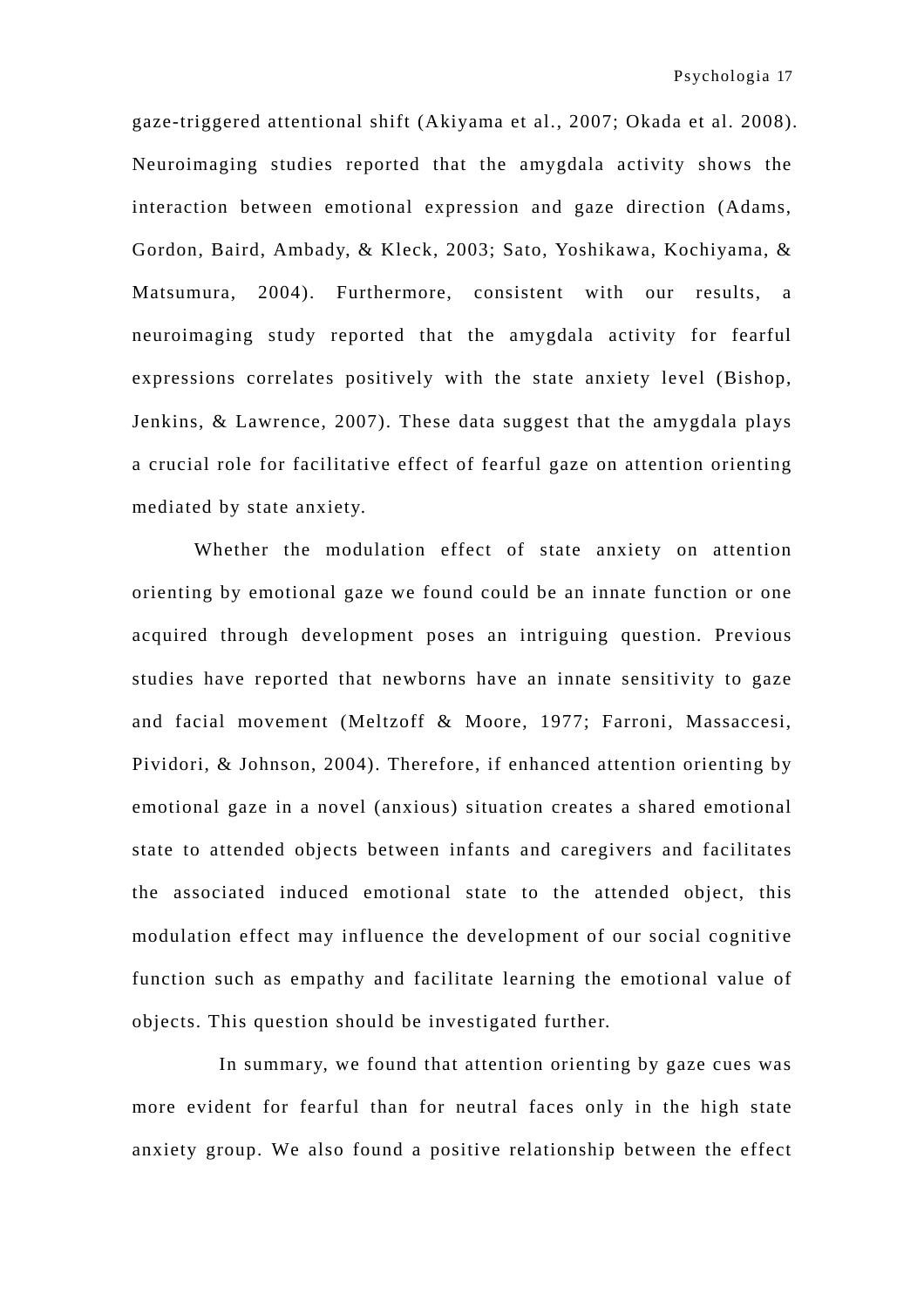of attention orienting by fearful gaze and state anxiety. These results indicate that fearful gaze facilitates attention orienting compared to neutral gaze as participants' state anxiety increases.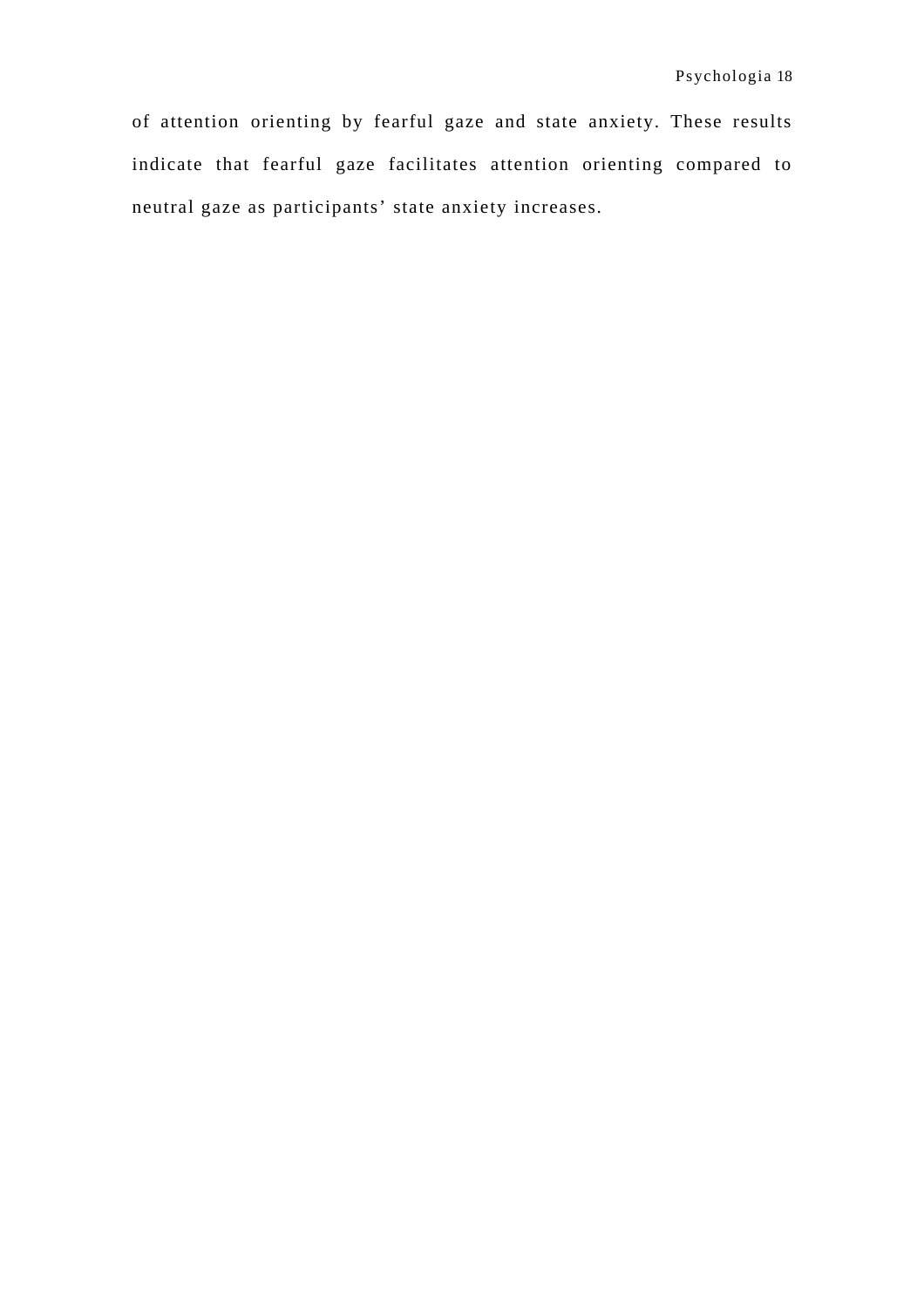#### **References**

- Adams, R.B. Jr., Gordon, H.L., Baird, A.A., Ambady, N., & Kleck, R.E. (2003) Effects of gaze on amygdala sensitivity to anger and fear faces. *Science,* **300**, 1536.
- Adolphs, R., Russell, J.A., & Tranel, D. (1999). A role for the human amygdala in recognizing emotional arousal from unpleasant stimuli. *Psychological Science*, **10**, 167–171.
- Adolphs, R., Tranel, D., Damasio, H., & Damasio, A. (1994). Impaired recognition of emotion in facial expressions following bilateral damage to the human amygdala. *Nature*, **372**, 669–672.
- Akiyama, T., Kato, M., Muramatsu, T., Umeda, S., Saito, F., & Kashima, H. (2007). Unilateral amygdala lesions hamper attentional orienting triggered by gaze direction. *Cerebral Cortex,* **17**, 2593-2600.
- Bishop, S.J., Jenkins, R., & Lawrence, A.D. (2007). Neural processing of fearful faces: effects of anxiety are gated by perceptual capacity limitations. *Cerebral Cortex,* **17**, 1595-1603
- Blair, R.J.R. (2003). Facial expressions, their communicatory functions and neurocognitive substrates. In C. Frith & D. Wolpert (Eds.), *The neuroscience of social interaction: decoding, imitating, and influencing the actions of others* (p. 241–264). London: Oxford University Press.
- Brainard, D.H. (1997). The psychophisics toolbox. *Spatial Vision*, **10**, 433–436.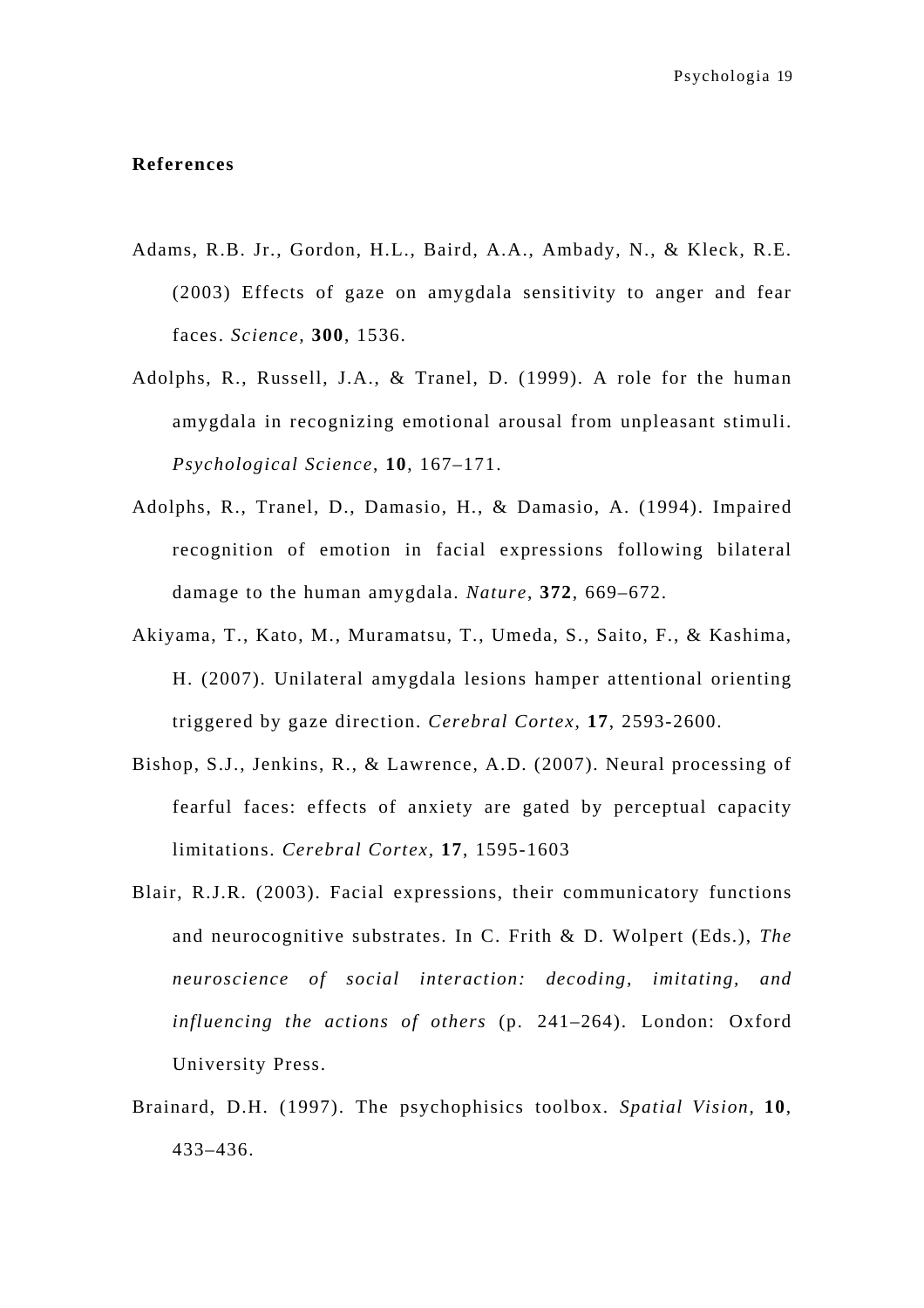- Deaner, R.O., & Platt, M.L. (2003). Reflexive social attention in monkeys and humans. *Current Biology,* **13**, 1609-1613.
- Driver, J., Davis, G., Ricciardelli, P., Kidd, P., Maxwell, E., & Baron-Cohen, S. (1999). Gaze perception triggers reflexive visuospatial orienting. *Visual Cognition*, **6**, 509–540.
- Ekman, P., & Friesen, W.V. (1976). *Pictures of facial affect.* Palo Alto, CA: Consulting Psychologists Press.
- Farroni, T., Massaccesi, S., Pividori, D., & Johnson, M.H. (2004). Gaze following in newborns. *Infancy*, **5**, 39–60.
- Fox, E., Mathews, A., Calder, A. J., & Yiend, J. (2007). Anxiety and sensitivity to gaze direction in emotionally expressive faces. *Emotion*, **7**, 478-486.
- Friesen, C.K., & Kingstone, A. (1998). The eyes have it: reflexive orienting is triggered by nonpredictive gaze. *Psychonomic Bulletin and Review*, **5**, 132–138.
- Hietanen, J.K., & Leppänen, J.M. (2003). Does facial expression affect attention orienting by gaze direction cues? *Journal of Experimental Psychology: Human Perception and Performance*, **29**, 1228–1243.
- Holmes, A., Richards, A., & Green, S. (2006). Anxiety and sensitivity to eye gaze in emotional faces. *Brain and Cognition*, **60**, 282–294.
- Hood, B.M., Willen, J.D., & Driver, J. (1998). Adult's eyes trigger shifts of visual attention in human infants. *Psychological Science*, **9**, 131– 134.
- Langtone, S.R.H., & Bruce, V. (1999). Reflexive visual orienting in response to the social attention of others. *Visual Cognition*, **6**, 541–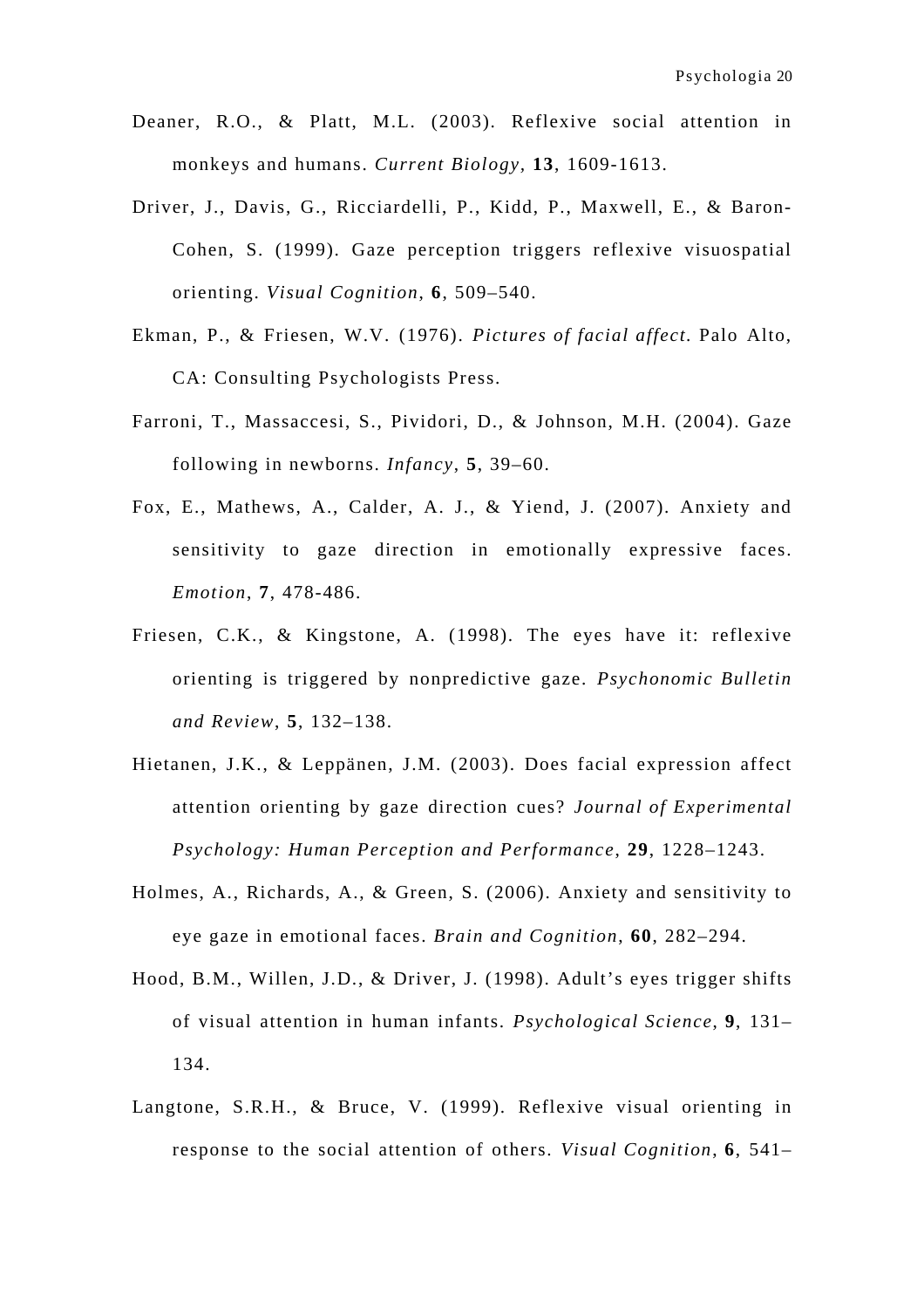567.

- Mathews, A., Fox, E., Yiend, J., & Calder, A. (2003). The face of fear: effects of eye gaze and emotion on visual attention. *Visual Cognition*, **10**, 823–835.
- Meltzoff, A.N., & Moore, M.K. (1977). Imitation of facial and manual gestures by human neonates. *Science*, **198**, 74–78.
- Okada, T., Sato, W., Kubota, Y., Usui, K., Inoue, Y., Murai, T., et al. (2008). Involvement of medial temporal structures in reflexive attentional shift by gaze. *Social Cognitive and Affective Neuroscience*, **3**, 80–88.
- Posner, M.I. (1980). Orienting of attention. *Quarterly Journal of Experimental Psychology*, **32**, 3–25.
- Sato, W., Kochiyama, T., Yoshikawa, S., Naito, E. & Matsumura, M. (2004). Enhanced neural activity in response to dynamic facial expressions of emotion: an fMRI study. *Cognitive Brain Research,*  **20**, 81-91.
- Shimizu, H., & Imahide, K. (1981). State–trait anxiety inventory no nihongoban (daigakuseiyo) no sakusei [Making of the Japanese college student version of the state–trait anxiety inventory]. *Kyoiku Shinrigaku Kenkyu*, **29**, 348–353.
- Spielberger, C.D., Gorsuch, R.L., & Lushene, R.E. (1970*). Manual for the state-trait anxiety inventory (self-evaluation questionnaire)*. Palo Alto, CA: Consulting Psychologists Press.
- Tabachnick, B.G., & Fidell, L.S. (2001). *Using multivariate statistics (4th international student ed.)*. Needham Heights, MA: Allyn &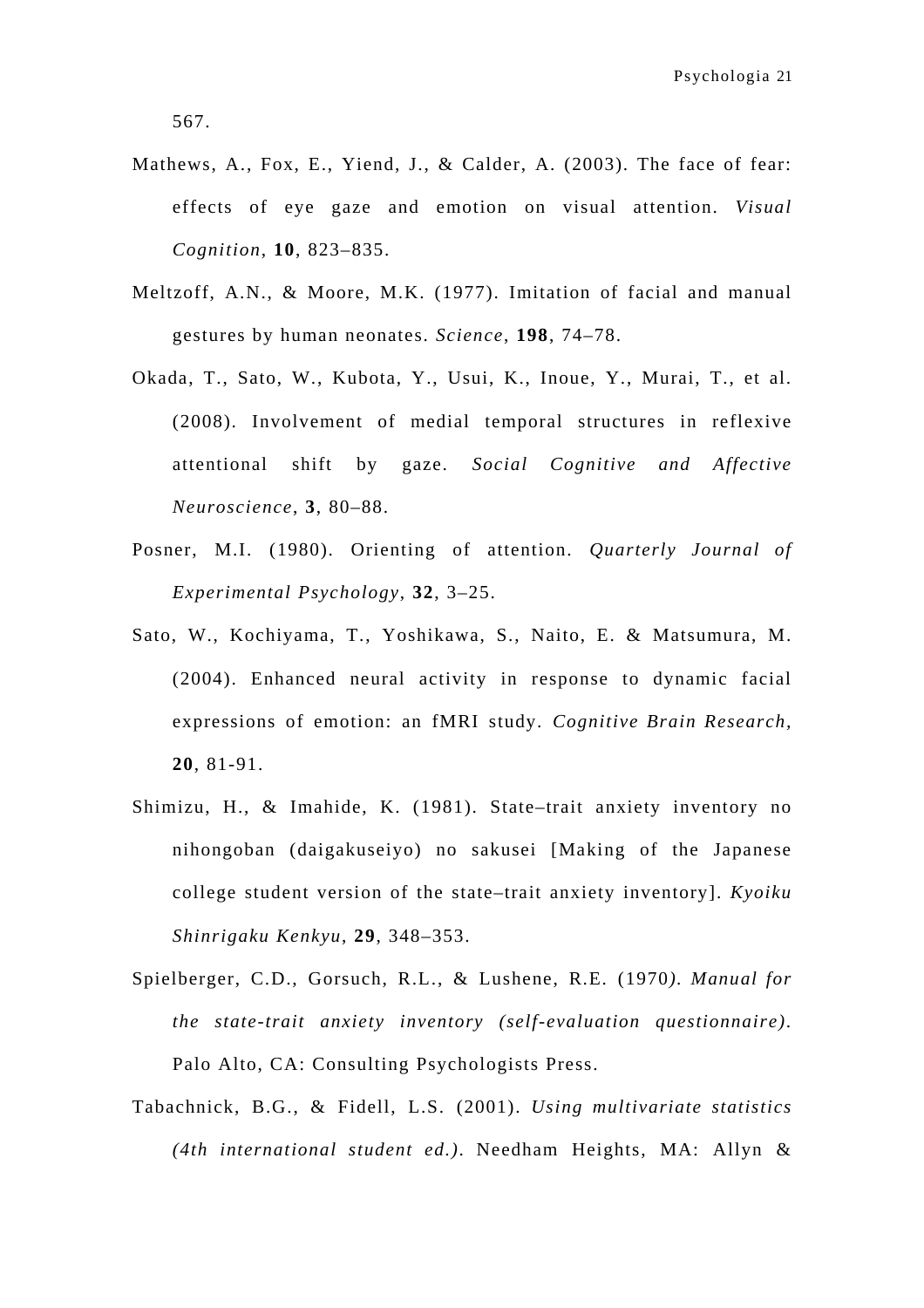Bacon.

Whalen, P.J., Shin, L. M., McInerney, S.C., Fischer, H., Wright, C.I., & Rauch, S. L. (2001). A functional MRI study of human amygdale responses to facial expressions of fear versus anger. *Emotion*, **1**, 70– 83.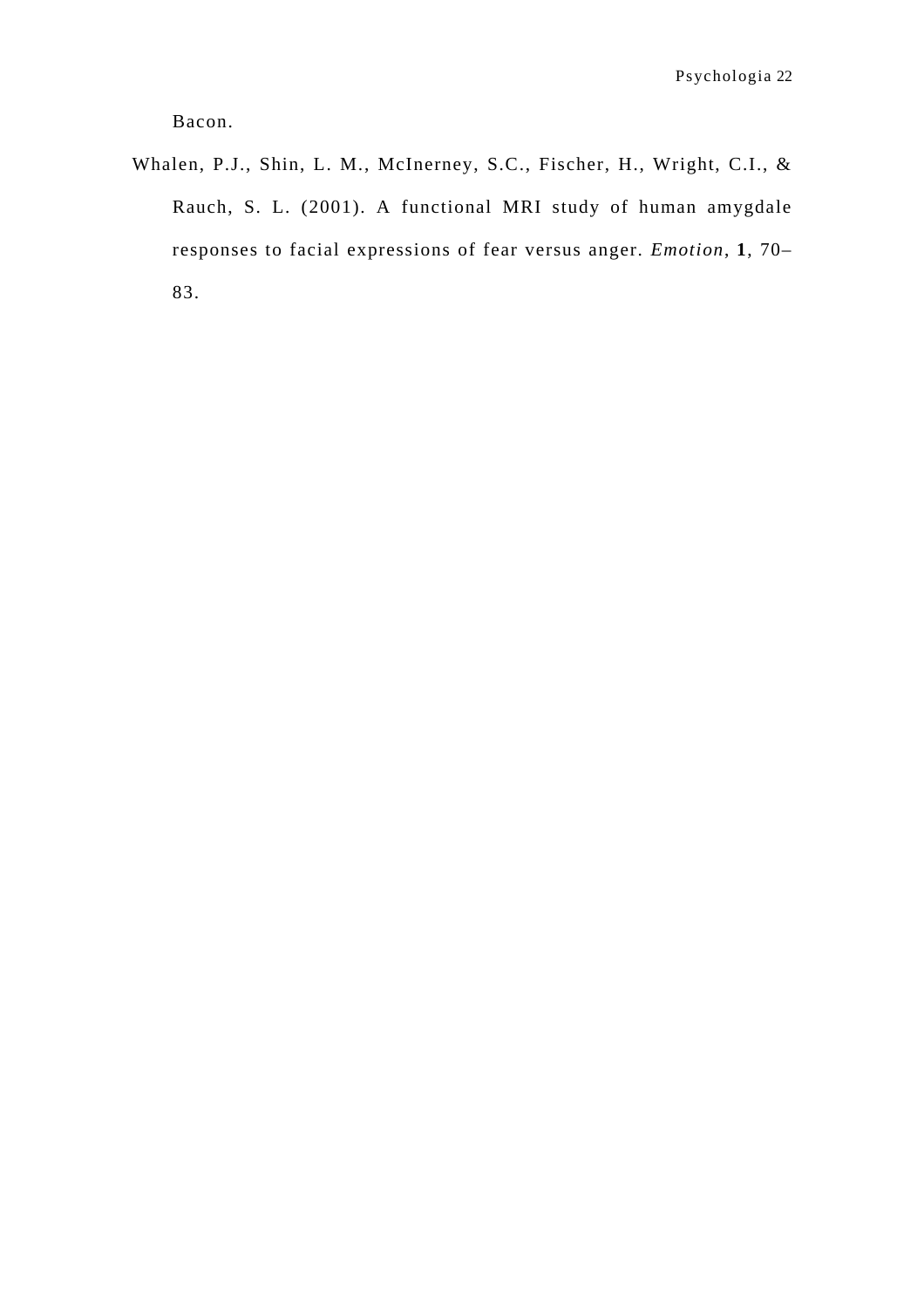## **Figure Legends**

Fig. 1. (a) Examples of cue stimuli. (b) The sequence of the stimulus presentation.

Fig. 2. Reaction time to detect peripherally presented targets (in milliseconds), divided into high and low state anxiety groups, for each facial expression and validity. Error bars indicate the standard error for each condition.

Fig. 3. The relationship between the gaze cueing effect of each facial expression and the state anxiety level. The vertical axis indicates the difference between the log-transformed reaction time under the valid and invalid conditions for each facial expression. Positive scores represent faster target detection under the valid versus invalid condition.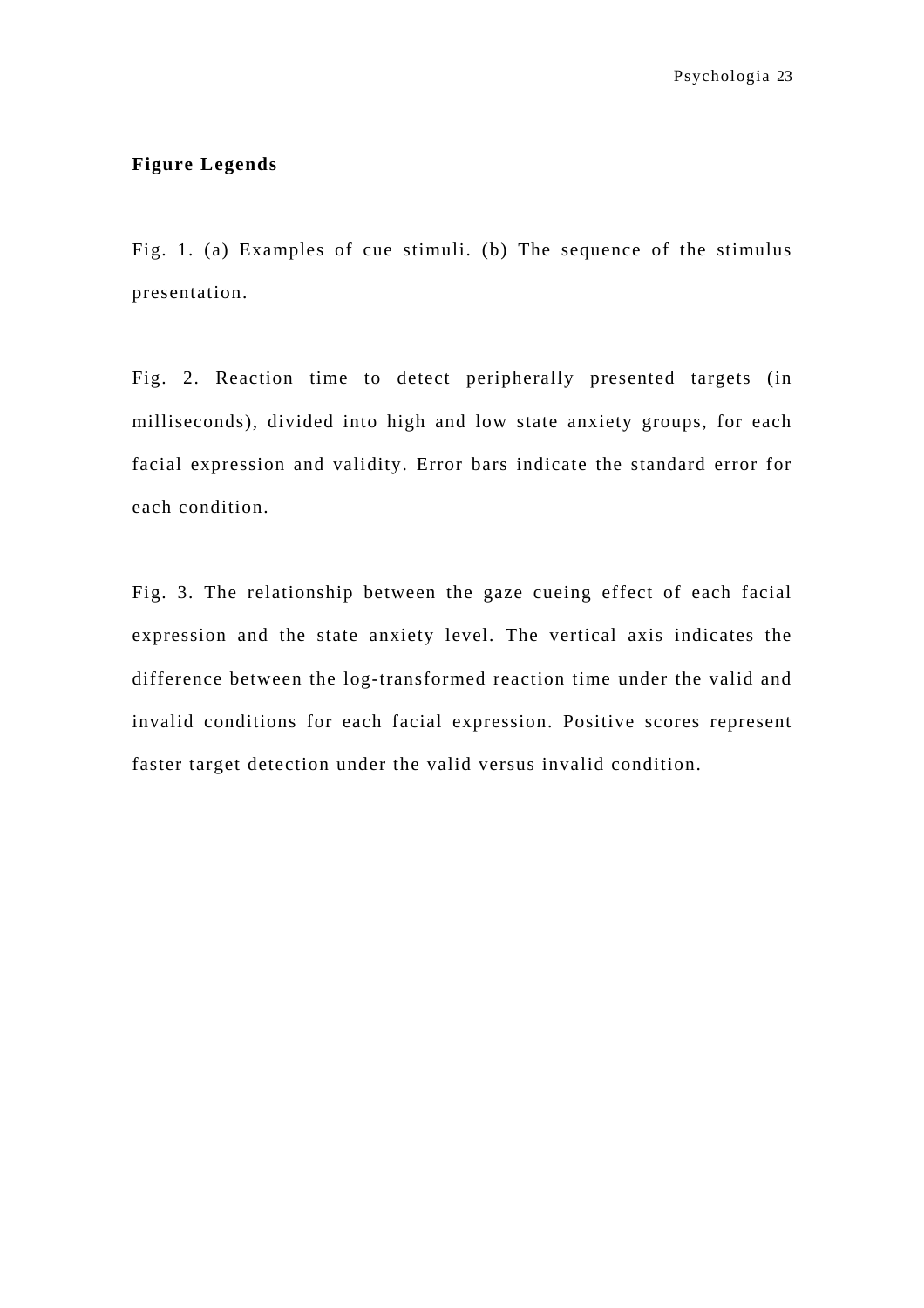



Fig. 1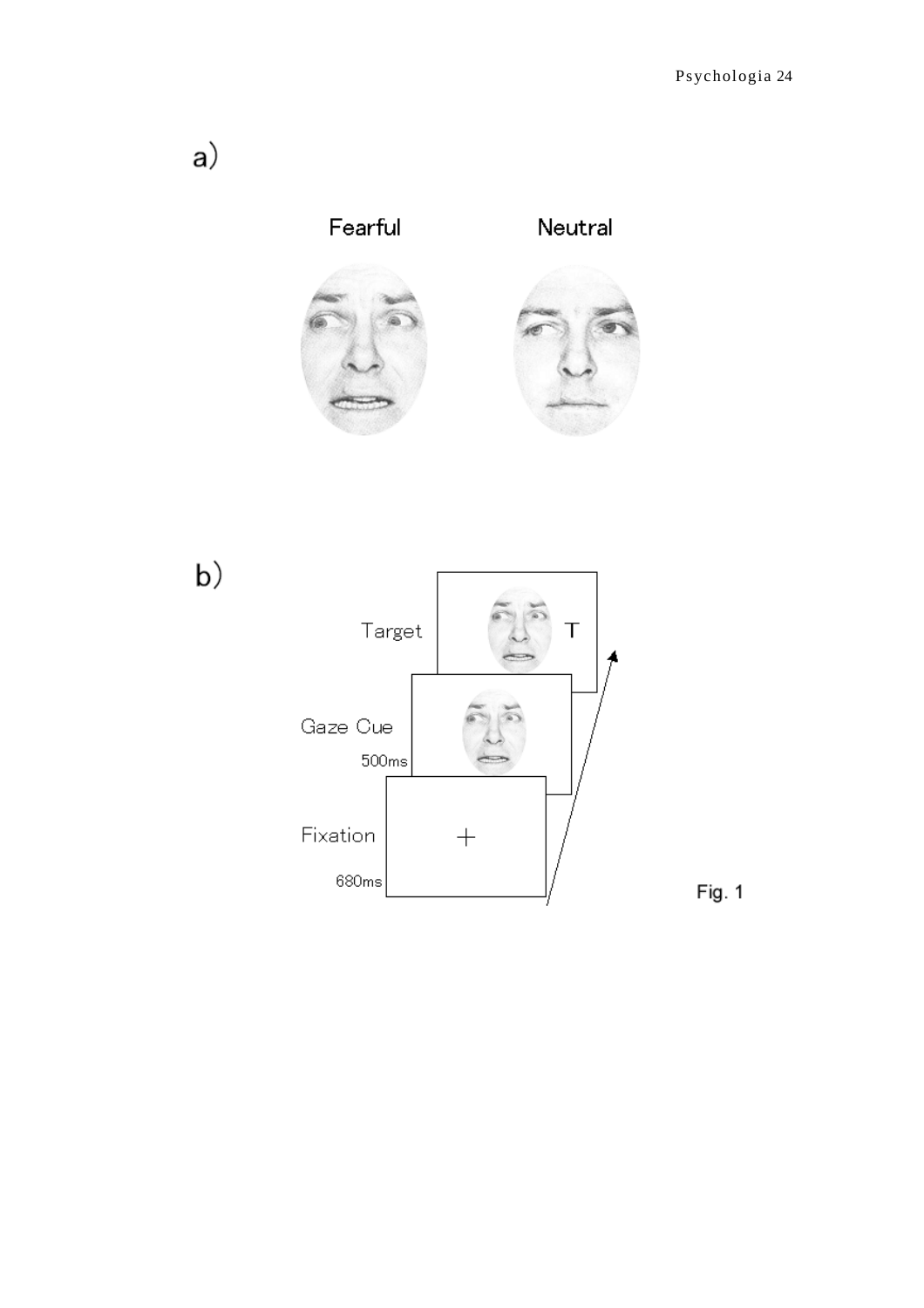

 $Fig. 2$